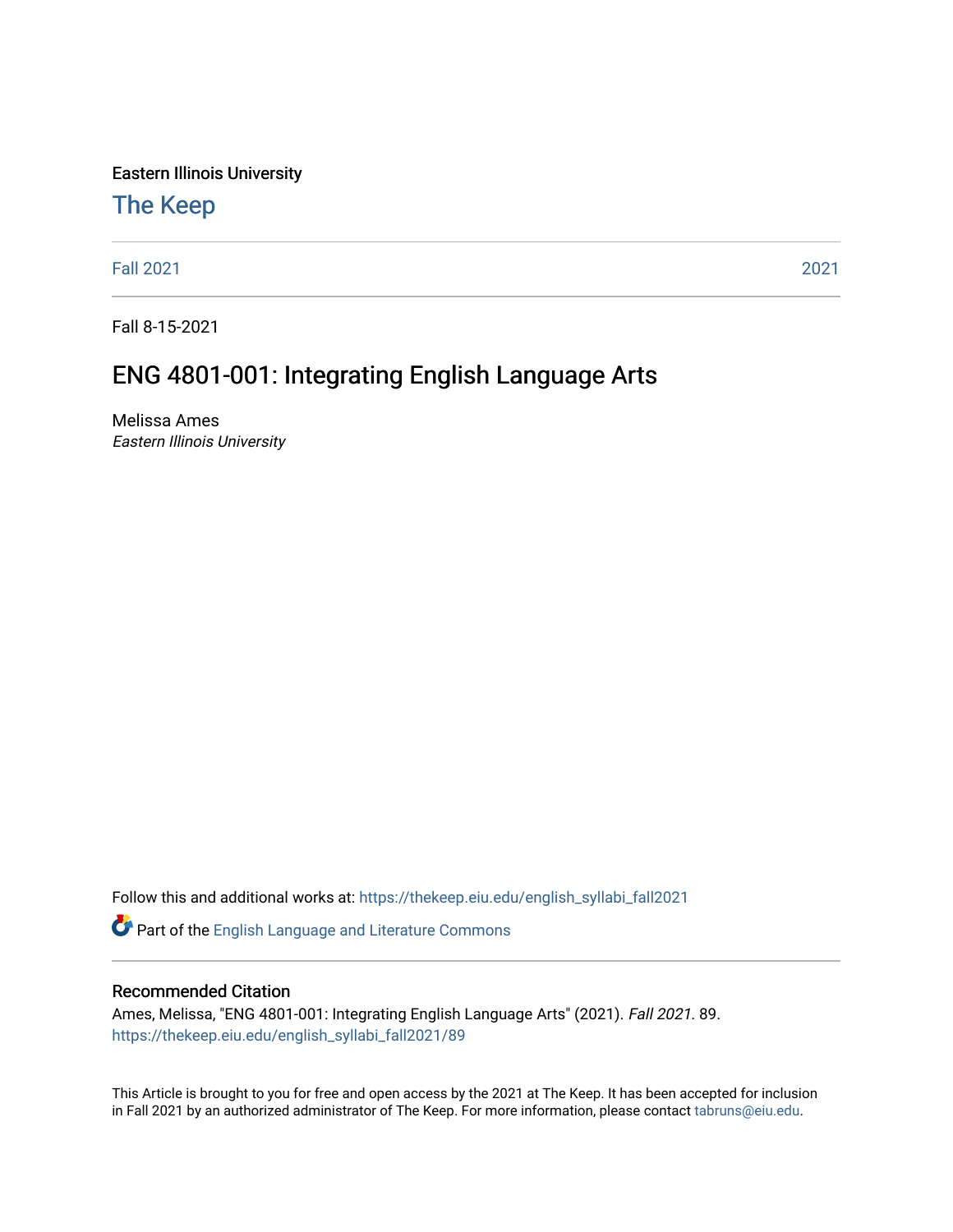#### **English 4801: Integrating the Language Arts Accelerated Post-Baccalaureate Online Course Policy & Syllabus Course Policy & Syllabus**

**Instructor:** Dr. Melissa Ames **Office:** 3821 Coleman Hall **Office Hours:** One-on-One Weekly/Biweekly Video Meetings will be established with each candidate in the field based on their availability and needs; additional office hours can be scheduled through Calendly (link available in D2L) **Email:** [mames@online.eiu.edu](mailto:mames@online.eiu.edu) (the email system housed in D2L)

**Catalogue Description:** Strategies for integrating the English language arts, including literature, composition, speech, drama, and works in other media such as film. Attention to pedagogical theory and its practical applications. Includes five hours of on-site pre-clinical experience. This three-credit course is classified as writing intensive.

**Course Description:** This course centers on connecting pedagogical theory and its practical applications for integrating the English language arts, including reading, writing, speaking, listening, critical thinking, and media analysis. Future teachers will have the opportunity to learn how to integrate a variety of methods grounded in theories in the teaching of English language arts, as well as strategies for teaching non-traditional texts from popular culture. Adapting written and oral communication to audience and situation; recognizing components of effective oral and written communication; and integrating technology and media into the language arts classroom will be key elements of this course. Course work will include: pedagogical research, lesson plans, unit design, authentic assessments, and various presentations.

**Course Objectives:** Aligned with the NCTE, Common Core, and Illinois Professional Teaching Standards, after the completion of this course, students will be able to:

- 1. Design instructional material for teaching oral, written, visual, and media literacy that showcases an ability to vary approaches, accommodate different learning styles, and adapt to the needs of diverse learners.
- 2. Develop activities and assessments that promote critical thinking, problem solving, application of skills, and the effective use of technology,
- 3. Recognize the issues surrounding the "canon" and what they imply about the secondary Language Arts curriculum,
- 4. Craft a variety of assessments to evaluate and modify the teaching/learning process across the various strands of English Language Arts,
- 5. Be aware of and able to implement a variety of culturally diverse literature and media selections in the secondary classroom,
- 6. Design multi-genre/multi-media units and cross-curricular lessons that reflect the hybrid nature of Language Arts,
- 7. Understand and engage with pedagogical debates concerning best practices for  $21<sup>st</sup>$  century learners.
- 8. Produce research-based arguments that demonstrate professional writing, ethical use of source material, and the ability to analyze/collect data.
- 9. Participate in presentations, showcasing effective communication skills, audience awareness, and the ability to provide useful feedback as an active listener.
- 10. Understand the additional roles that Language Arts teachers often fulfill within schools (e.g. as sponsors of school newspapers, literary magazines, and yearbooks).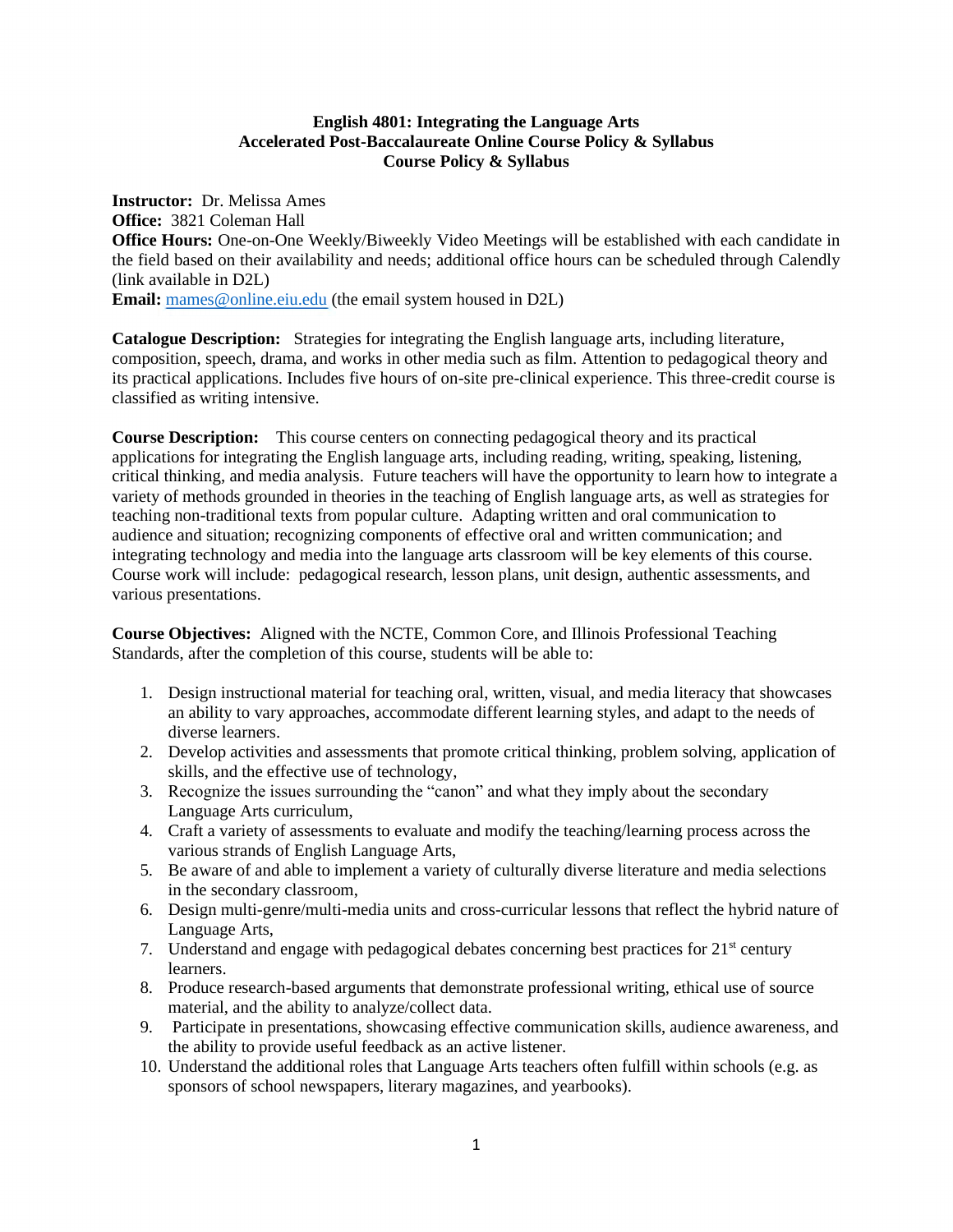#### **Required Texts and Materials:**

- Applebee, Arthur N., and Judith Langer. *Writing Instruction that Works: Proven Methods for High School and Middle School Classrooms.* NY: Teachers College Press, 2011.
- Beers, Kylene and Probst, Robert. *Notice and Note: Strategies for Close Reading*. Portsmouth, NH: Heinemann, 2012.
- Daniels, Harvey, and Nancy Steineke. *Mini-Lessons for Literature Circles.* Portsmouth, NH: Heinemann, 2004.
- Forget, Mark. *MAX Teaching with Reading & Writing: Classroom Activities to Help Students Learn Subject Matter while Acquiring Literacy Skills*. Victoria, BC: Trafford, 2004.
- Hillocks, George. *Teaching Argument Writing, Grades 6-12.* Portsmouth, NH: Heinemann, 2011.
- Hicks, Troy. *Crafting Digital Writing*: Composing Texts across Media and Genre. Portsmouth, NH: Heinemann, 2013.
- Kirby, Dan, et al. *Inside Out: Strategies for Teaching Writing*. 4<sup>th</sup>. Portsmouth, NJ: Heinemann, 20.
- Maxwell, Rhoda J. and Mary Jordan Meiser. *Teaching English in Middle and Secondary*  Schools. 4<sup>th</sup> ed. Columbus, OH: Pearson, 2005.
- Romano, Tom. *Fearless Writing: Multigenre to Motivate and Inspire*. Portsmouth, NJ: Heinemann, 2013.
- Smagorinsky, Peter. *Teaching English by Design.* Portsmouth, NH: Heinemann, 2008. Portland: Stenhouse Publishers, 2003. Print.

\*Additional Readings Available through Course Management System (D2L)

**Course Requirements:** Candidates must complete all major assignments to be eligible to pass the class. Grades will be based on a point system that factors in all scores earned on major writing assignments/projects, minor assignments/practice activities, and overall participation. Detailed assignment instructions and scoring rubrics will accompany all major assignments as the course progresses. In accordance with NCTE/CAEP content-area guidelines, five clinical experience hours, in addition to any required College of Education hours, are required for course completion. These five hours cannot be spent observing any cooperating teacher the candidate is placed with but instead should be in other classrooms (e.g. observing other colleagues in the department during available prep hours). Note that College of Education Live Text requirements will apply to certain required course assignments. If you have not purchased a Lite Text account through the College of Education please reach to the director of the Accelerated Post-Baccalaureate Program for information on fulfilling this requirement.

**Licensure Requirements:** Candidates must complete all module work (including pre- and post-module work assigned during the summer and spring) and all end-of-program assessments in order to be granted teacher licensure.

#### **Major Assignments/Projects (1000pts):**

*Creating and Preparing for a Writing Assignment (100pts)* – a set of instructional tools that showcases how students will be led through the writing process and toward a final assessment. (5-6pgs, 1250-1500 words)

*Evaluating Student Writing Assignment (100pts)* – an applied activity including the assessment of a set of student writing and reflection over evaluating best practices. (2-4pgs, 500-1000 words)

*Multimodal Writing Assignment (100pts)* – crafting a multimodal writing assignment and example for students to use as a model. (approximately 2000 words).

*Grammar/Language Mini-Lessons (50pts)* - instructional learning segments that demonstrates the ability to model and assess key grammar/language skills. (2-4pgs, 500-1000 words)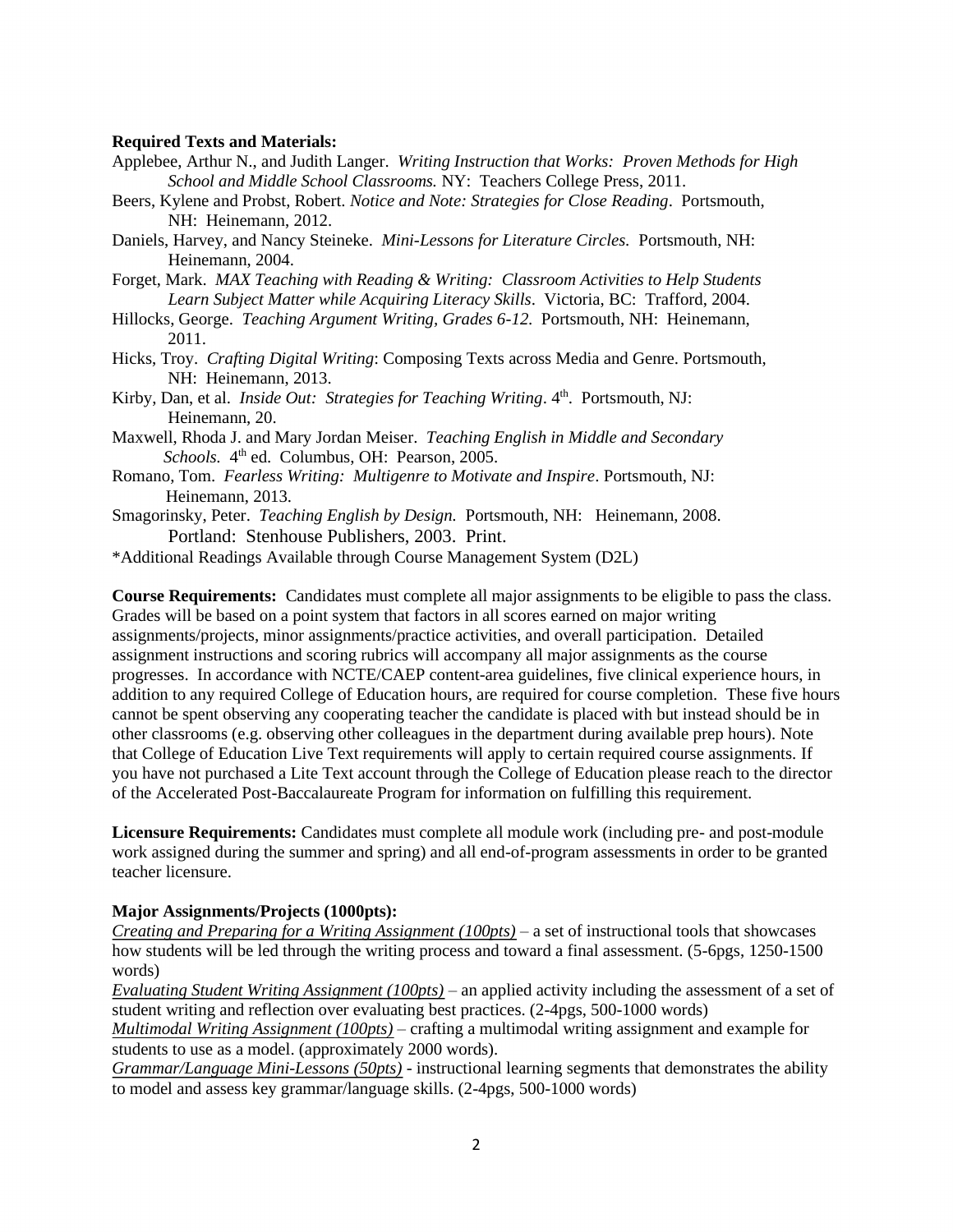*Linking Texts Lesson Plan (50pts)* – a lesson that demonstrates the ability to develop text-to-text connections and further skill development by studying works from different genres. (2-4pgs, 500-1000 words)

*Close Reading Mini-Lesson (100pts)* – the delivery of and reflection on the delivery of *Speaking/Listening/Presenting Mini-Lesson (50pts)* – instructional learning segments that demonstrates the ability to model and assess a key speaking/listening/presenting skill. (2-4pgs, 500-1000 words) *Authentic Assessment Cooperative Learning Project (50pts)* – an applied cooperative learning assignment that could serve as an assessment at the closure of a unit, includes accountability measures for group contribution/assessment. Possible choices include (but are not limited to): multi-genre research paper, thematic project, presentation/speech/skit, artistic/creative literary response/interpretation, audio/video/digital project. (2-4pgs, 500-1000 words)

*Unit Plan (200pts)* –a research-based conceptual unit plan demonstrating awareness of integrating the Language Arts informed by class readings, discussion, personal experience, and additional scholarly research. This unit plan should reflect knowledge of contemporary practices of teaching literature, composition, media literacy, and technology skill. (Note: this will also be turned in through Live Text as a required component of the course). (15-25pgs, 3750-6250 words)

*Social Justice Lesson Plan (100pts)* –a lesson plan that engages students with a topic/theme or educational aim related to social justice/equality. (4-5pg, 1000-1250 words)

*Pedagogy Reflection Essay (50pts)* – reflective essay that integrates pedagogical research, course materials, colleague observations, and residency experience to discuss best practices for teaching ELA. *Comprehensive Teaching Philosophy & Resume (50pts)* – initial early-career job search documents will be crafted. The teaching philosophy will reflect on the candidate's pedagogical beliefs and practices in terms of teaching across all of the core ELA strands: reading, writing, speaking, listening, and media literacy. (4-5pg, 1000-1250 words)

# **Minor Assignments/Activities/Reflection (350pts):**

*Instructional Planning/Professional Reflections* – includes a range of activities from goal setting, skill scaffolding, text selection, and the development of instructional tools/activities.

*Pedagogical Engagements/Response Pieces –* includes submission of short formal or informal written responses to the required reading, the media critiques, and module resources.

# **Participation/Collaboration (150pts):**

*Participation* – regular, on-time engagement with module resources and participation in class activity and peer dialogue (e.g. discussion board activity, sharing material), as well as scheduled one-on-one instructor meetings. While the instructor will assess this category independently as well (based on records & observations), please note that D2L provides a detailed report on student activity that includes engagement and time spent with class resources and on course management site, number of posts and responses made to discussion board threads, and whether/when activities, reading, resources, and feedback are accessed. Summer work will be considered when calculating this grade. This category may also be influenced by the dispositions evaluations completed by your cooperating teacher(s). *Peer Feedback/Resource Sharing* – sharing and reflecting on instructional resources, planning ideas, and other professional inquiries as a member of a supportive professional learning community.

**Course Grade:** Your grade in this course will be calculated using a straight point system and standard grading scale. Your final grade will be determined by the following breakdown and grading scale:

| Major Assignments/Projects:   | 1000pts    |
|-------------------------------|------------|
| Minor Activities/Reflection:  | $350$ pts  |
| Participation/Collaboration:  | 150 pts    |
| <b>Total Points Possible:</b> | $1500$ pts |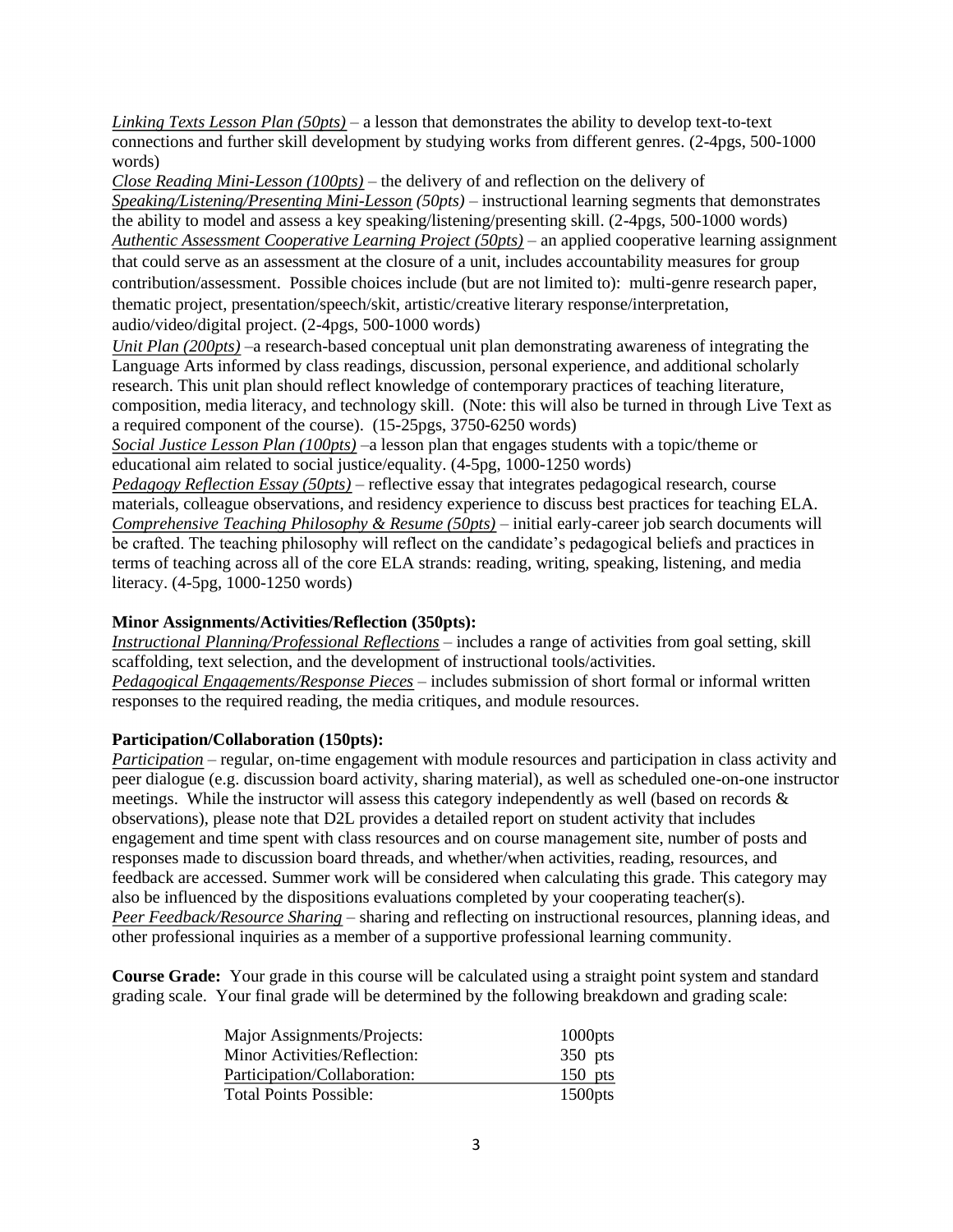| $A = 90\% - 100\%$ | $D = 60\% - 69\%$ |
|--------------------|-------------------|
| $B = 80\% - 89\%$  | $F = 0\% -59\%$   |
| $C = 70\% - 79\%$  |                   |

#### **Instructor Class Policies:**

*Submitted Assignments:* All documents should be submitted on time and must have a professional appearance. Every assignment should be submitted to the appropriate D2L Dropbox Folder (unless otherwise noted) and formatted according to MLA guidelines and standards when applicable. (If you are unfamiliar with MLA 2016 guidelines please utilize Purdue's Online Writing Lab at: http://owl.english.purdue.edu). For your own protection, keep back-up electronic copies of all completed work saved in the cloud.

*Assignment Due Dates*: Assignments are due by the end of the module they are listed under (unless otherwise noted). Late assignments may receive a score of zero and late submission may not be possible. An extension may be granted if requested prior to the deadline.

*In-Class Work:* In-class activities must be completed in the class period they are assigned. No make-ups will be given on any of these activities unless arrangements have been made with the instructor in advance. Candidates are encouraged to reach out prior to a deadline to request an extension.

*Plagiarism:* In accordance with English Department and University policies, "Any teacher who discovers an act of plagiarism – the appropriation or imitation of the language, ideas, and/or thoughts of another author represented as one's original work – has the right and responsibility to impose upon the guilty student an appropriate penalty up to an including immediate assignment of the grade of F for the assigned essay and a grade of F for the course, and to report the incident to the Judicial Affairs Office." Candidates are expected to maintain principles of academic integrity and conduct as defined in EIU's Code of Conduct (http://www.eiu.edu/judicial/studentconductcode.php). Violations will be reported to the Office of Student Standards and to the College of Education.

*Instructor Access and Response Time:* One-on-one video meetings will be held weekly or bi-weekly as established based on candidate's need and availability. These virtual "office hours" are intended for support and mentorship and candidates are encouraged at these meetings to discuss anything about their field placement, professional development, their coursework, etc. Communication via D2L email is also welcome. Although I have a reputation for being a super speedy email responder, please allow up to **24 hours** for me to respond during normal business hours (M-F 9-5) and longer on nights, weekends, and holidays. Please note that you can expect feedback and assessment (i.e., comments and grades) to be returned within approximately one week. [In most cases I aim to provide feedback within 24-72 hours]. I will always send an email and possibly post a News Bulletin Update in the event of any emergency that might impact the course schedule.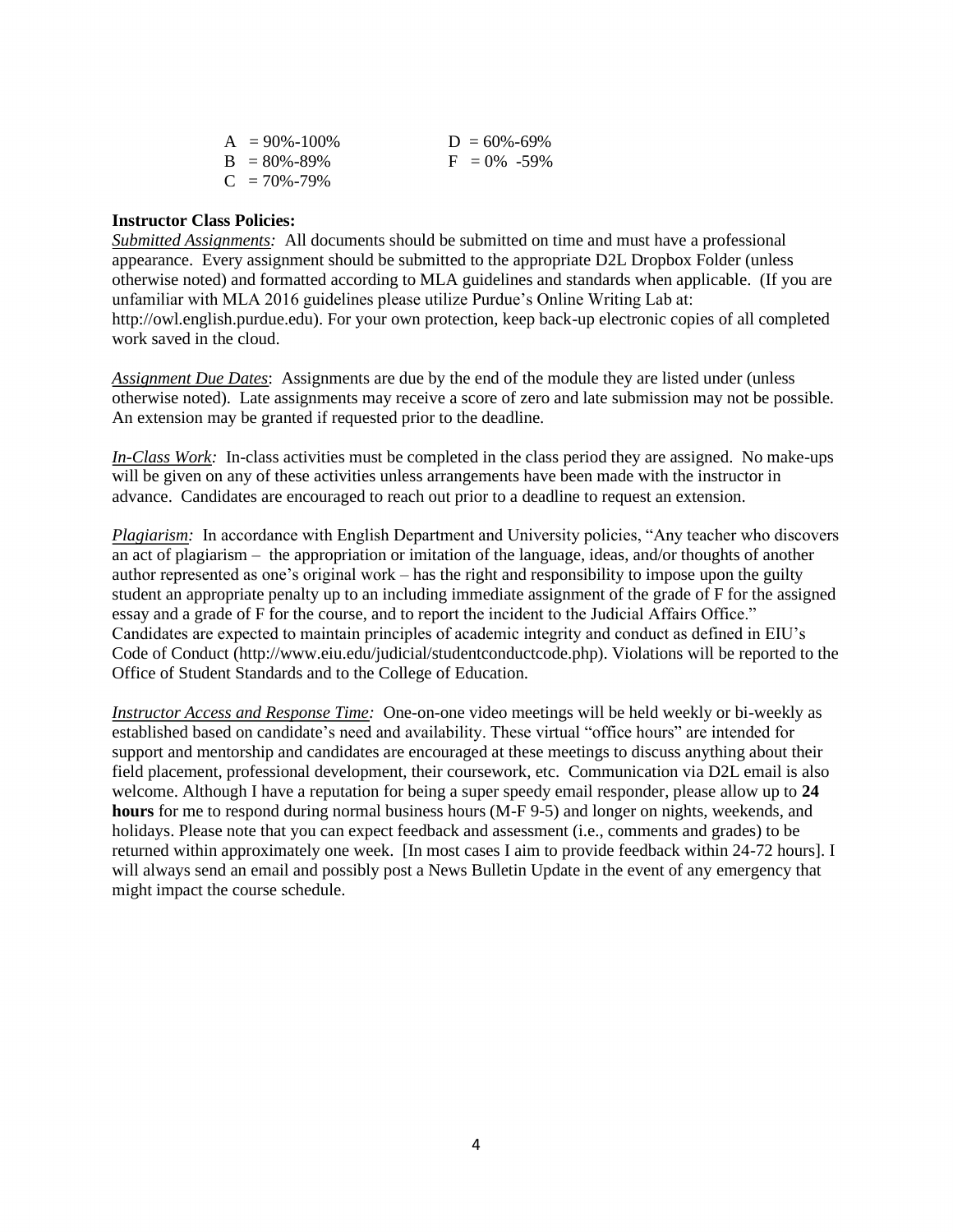### **English 4801: Integrating the Language Arts Accelerated Post-Baccalaureate Combined ELA Methods Course Modules**

# *Unit I is Summer Work Required to Receive a Passing Grade in SED 3300 (Complete by 7/21/21)*

Note: The material assigned in Unit I contains foundational pedagogical foundations for teaching reading, literature, and writing, as well as a review of core instructional planning (e.g. backwards design). The skills practiced and reviewed here are ones that preservice English Language Arts teachers should have before serving in an internship (as a student teacher or as teacher of record). See specific deadlines below. **The successful completion of this module work is required to receive a passing grade in SED 3300 and continue into the residency placement.** Any candidate who has not completed Unit I modules by the stated deadline will receive an incomplete in SED 3300 and their status in the program will be reevaluated.

# **Unit I: Instructional Design, Teaching Resources, & the Modern-Day ELA Student**

# Module 1: ELA Pre-Self-Assessment & Goal Setting

*[complete by 6/23/21]*

- **Read** Assigned Chapters:
	- o *Not So Common Core Learner* (Ch 1 & 7, D2L)
	- o *Common Core Curriculum Maps* (D2L)
- **Review** all of the following:
	- o Instructor Introductory Video
	- o Course Syllabus
	- o Structure of Course Management System
- **Post** the following:
	- o Student Introduction (to Discussion Board Thread)
	- o Response to *Not So Common Core Learner*
	- o Response to the *Common Core Curriculum Maps*
- **Complete**
	- o CCSS Pre-Course Reflection Activity (to D2L Dropbox Folder)
	- o Schedule Initial Video Conference (Email Instructor through D2L)
	- o Establish Fall Synchronous Weekly/Every Other Week Meeting Time Based on Student Availability/Need (During Initial Video Conference)

Module 2: Best Practices for Instructional Design that Incorporate all ELA Strands *[complete by 6/23/21]*

- **Read** Assigned Chapters:
	- o *Teaching English in Secondary,* Maxwell & Meiser, Ch 3, 5, 12, 13
	- o *Teaching English by Design*, Smagorinsky, Ch 1, 4, 8, 9, 12
	- o *Do They Really Know? Assessment that Informs,* (Ch 1-7, D2L)
- **Review** all of the following:
	- o Backwards Planning & Assessment (D2L Submodule)
	- o Sample Course Designs
	- o Sample Unit Plans
	- o Unit Plan Assignment Sheet
	- o Unit Plan Combined Scoring Rubrics
	- o Common Core Alignment Sheet
	- o Sample Lesson Plans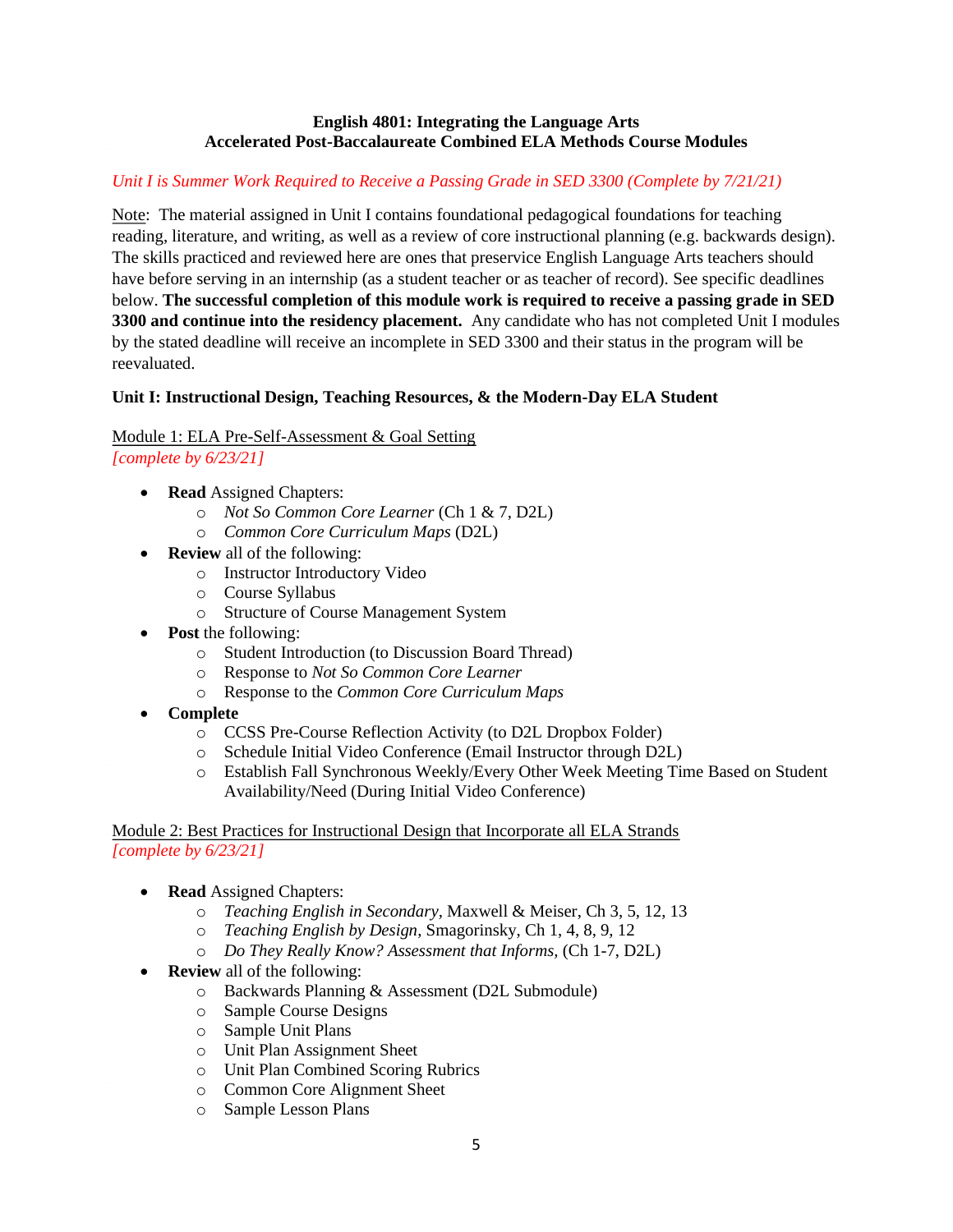- **Post** the following:
	- o Spotting the Scaffolding in Sample Course/Unit/Lesson Plans (Discussion Board)
- **Complete**
	- o Reflection on Instructional Design Growth (D2L Dropbox Folder)
	- o Scaffolding Instruction for All the ELA Strands (to D2L Folder)

Module 3: Preparing to Teach Reading & Writing in the English Classroom *[complete by 6/23/21]*

- **Read** Assigned Chapters:
	- o *Writing Instruction that Works,* Applebee & Langer, Ch 2-3
	- o *Write Like This* (Ch 1, D2L)
	- o *Readacide* (Ch 1-3, D2L)
	- o *Notice & Note,* Beers & Probst, Part I
- **Review** all of the following:
	- o Resources for Text Selection: Novel List, We Need Diverse Books, YALSA, CCSS Exemplar Lists
- **Post** the following:
	- o Teaching Writing to Today's Learners (Discussion Board Thread)
	- o Teaching Reading to Today's Learners (Discussion Board Thread)

Module 4: Selecting Texts & Building a Classroom Library *[complete by 7/21/21]*

- **Read** Assigned Chapters:
	- o *Teaching by Design,* Smagorinsky, Ch 3
	- o *Adolescent Literacy* (Ch 6 & 18, D2L)
	- o *The Reading/Writing Connection* (Ch 8, D2L)
	- o *Making the Journey* (Ch 5, D2L)
	- o *Reading Reasons* (Appendix, D2L)
	- o *Readicide* (Appendix, D2L)
	- o Optional Readings on Gender Differences/Debates (D2L)
	- **Review** all of the following:
		- o Selecting Informational/Cross-Curricular Texts PowerPoint
		- o Source Scavenger Hunt Resource Sheet
		- o Submodule on teaching Numeracy Skills
- **Post** the following:
	- o Informational Text Greatest Finds (Discussion Board Thread)
- **Complete**
	- o Source Scavenger Hunt (D2L Dropbox Folder)

Module 5: Collaborative Pedagogy, Cross-Curricular Instruction & Authentic Assessment *[complete by 7/21/21]*

- **Read** Assigned Chapters:
	- o *Collaborative Literacy in Action* (excerpts, D2L)
	- o *Adolescent Literacy* (Ch 17, D2L)
- **Review** all of the following:
	- o Authentic Assessment Resources & Assignments (link provided)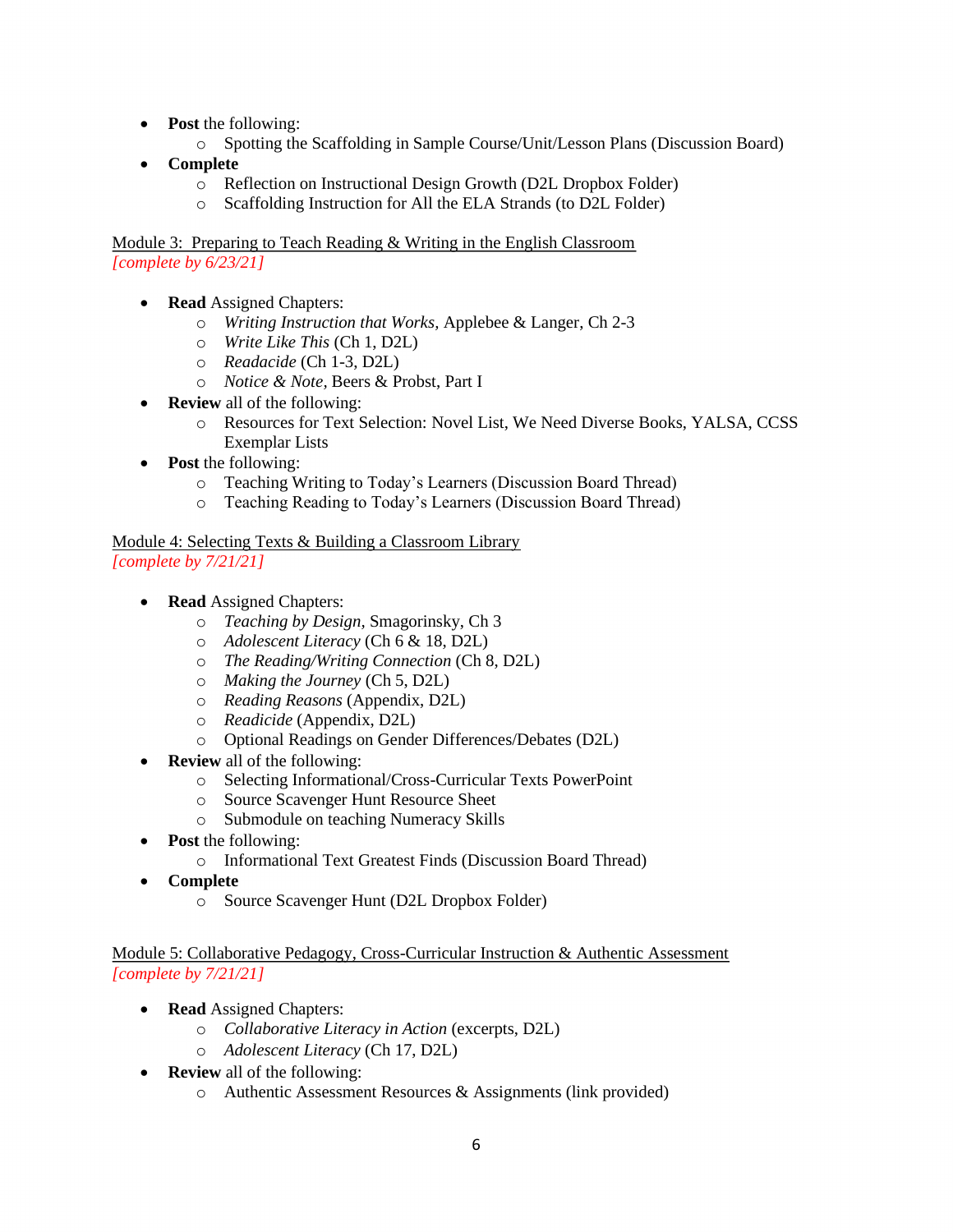- o Sample Cooperative Learning Assignment Sheets
- **Post** the following:
	- o Ideas for Authentic Assessments & Cross-Curricular Instruction (Discussion Board Thread)
- **Complete**
	- o Authentic Assessment Group Project with Scoring Rubric (D2L Dropbox Folder)

Module 6: Multiple Intelligences, Multiple Literacies, & the  $21<sup>st</sup>$  Century Learner (complete by  $7/21/21$ )

- **Read** Assigned Chapters:
	- o *Reading/Writing Connection* (Ch 5, D2L)
	- o Select Readings Debating Impact of Technology on Teenagers
- **Review** all of the following:
	- o 21st Century Learning Skills
	- o Best Practices for Teaching and Reaching 21st Century Students
	- o Resources for Multiple Literacies
	- o Teaching Toward Different Learning Styles & Literacies
- **Complete**
	- o Teaching Toward Different Learning Styles & Literacies (D2L Dropbox Folder)

*[Recommendation: complete Module 24: Incorporating a Variety of Genres into Course Designs during final month of summer, by 8/22/21, while preparing for residency placement]*

**-------------------------------------------End of Summer Work-----------------------------------------------------**

#### *Units II-V are to be Completed During the Fall Semester (by 12/10/21)*

Note: The material assigned in the modules below cover a range of English Language Arts educational topics. To the extent possible, candidates are encouraged to adapt the exercises, activities, and assignments to align with their Fall or Spring instructional duties. The assigned work is mapped out in a weekly schedule, however candidates are welcome to work ahead when time allows as they juggle their coursework and classroom responsibilities. If candidates work ahead they are still responsible for any engagement with peers (i.e. responding to and reading discussion board posts and sharing resources). **There are two assignments that require actual classroom application/resources** (the Evaluating Student Writing Simulation which will find candidates working with their own students' writing and a Close Reading Mini-Lesson which they will record while delivering to their class) that have more flexible deadlines. **Review the end of semester assessments. These are items that should be developed over the course of the semester** and include: the major course assessment (unit plan), the pedagogy reflection essay (which requires five hours of observation of a classroom instructor other than the candidate's cooperating teacher), a comprehensive teaching philosophy and resume, as well as an end of semester evaluation that will be completed by the candidate's cooperating teacher.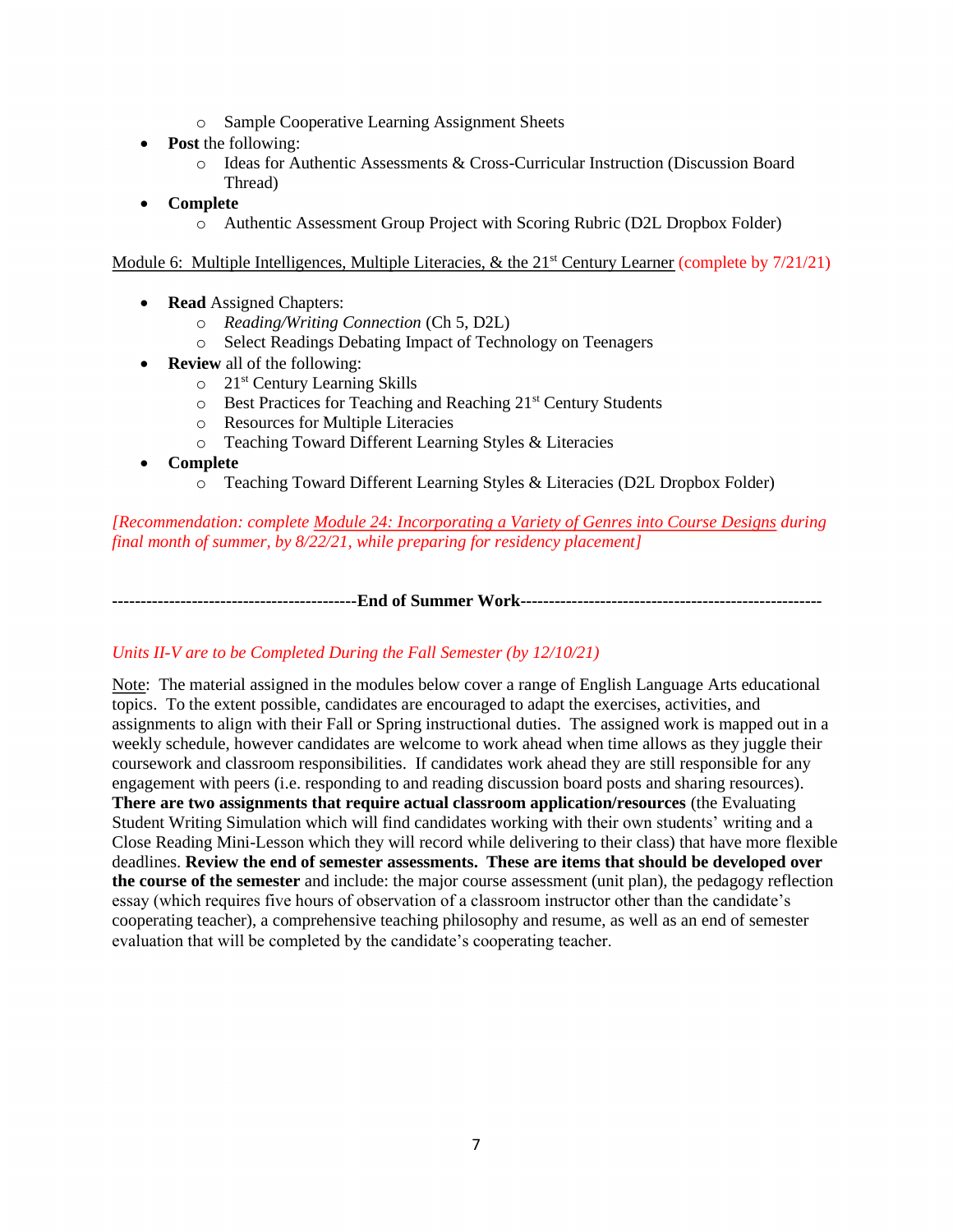# **Unit II: Teaching Composition Skills**

# *Week One*

Module 7: Writing to Learn: Annotating Texts / Writing for Close Reading / Journaling

- **Read** Assigned Chapters:
	- o *Write Like This* (Ch 2-7, D2L)
	- o *Teaching English in Secondary,* Maxwell & Meiser, Ch 6 & 8
	- o *Inside Out*, Kirby et al., Ch 4
	- o *Written Conversations,* (Ch 1 & 3, D2L)
- **Review** all of the following:
	- o Writing to Learn Activity/Assignment Sheets
- **Post** the following:
	- o Writing-to-Learn Strategies (Discussion Board Thread)
- **Complete** the following:
	- o Checklist on End of Course Assessment (requires reviewing Module 23 material)

#### *Week Two*

#### Module 8: Developing Voice as a Writer

- **Read** Assigned Chapters:
	- o *Inside Out*, Kirby et al., Ch 5
- **Review** all of the following:
	- o Pre-Writing Strategies & Graphic Organizers
- **Post** the following:
	- o Thoughts on Pre-Writing & Graphic Organizers (Discussion Board Thread)
- **Complete**
	- o Imitation is Torture Activity (D2L Dropbox Folder)

#### *Week Three*

#### Module 9: Teaching Argument Writing & Research Skills

- **Read** Assigned Chapters:
	- o *Teaching Argument Writing,* Hillocks, Ch 1-7
	- o Contemporary Online Argument Samples (D2L)
	- **Review** all of the following (all but last two are in Teaching Argument & Research Submodule):
		- o Lunch Room Murder Scene Analysis & Other Mystery Detective Activities
		- o The Classroom Live Game of Clue Who Killed Collin McGyver
		- o Various Teaching Argument Writing Resources
		- o Various Teaching Research Skills & MLA Resources
		- o Argument & Logic Writing Exercises (GRE Prompt Practice)
		- o Activity Sheet for Teaching Research/MLA
- **Post** the following:
	- o Anticipatory Set Ideas for Argument Writing Unit (Discussion Board Thread)
- **Complete**
	- o GRE Prompt Practice (D2L Dropbox Folder)
	- o Activity For Teaching Research/MLA (D2L Dropbox Folder)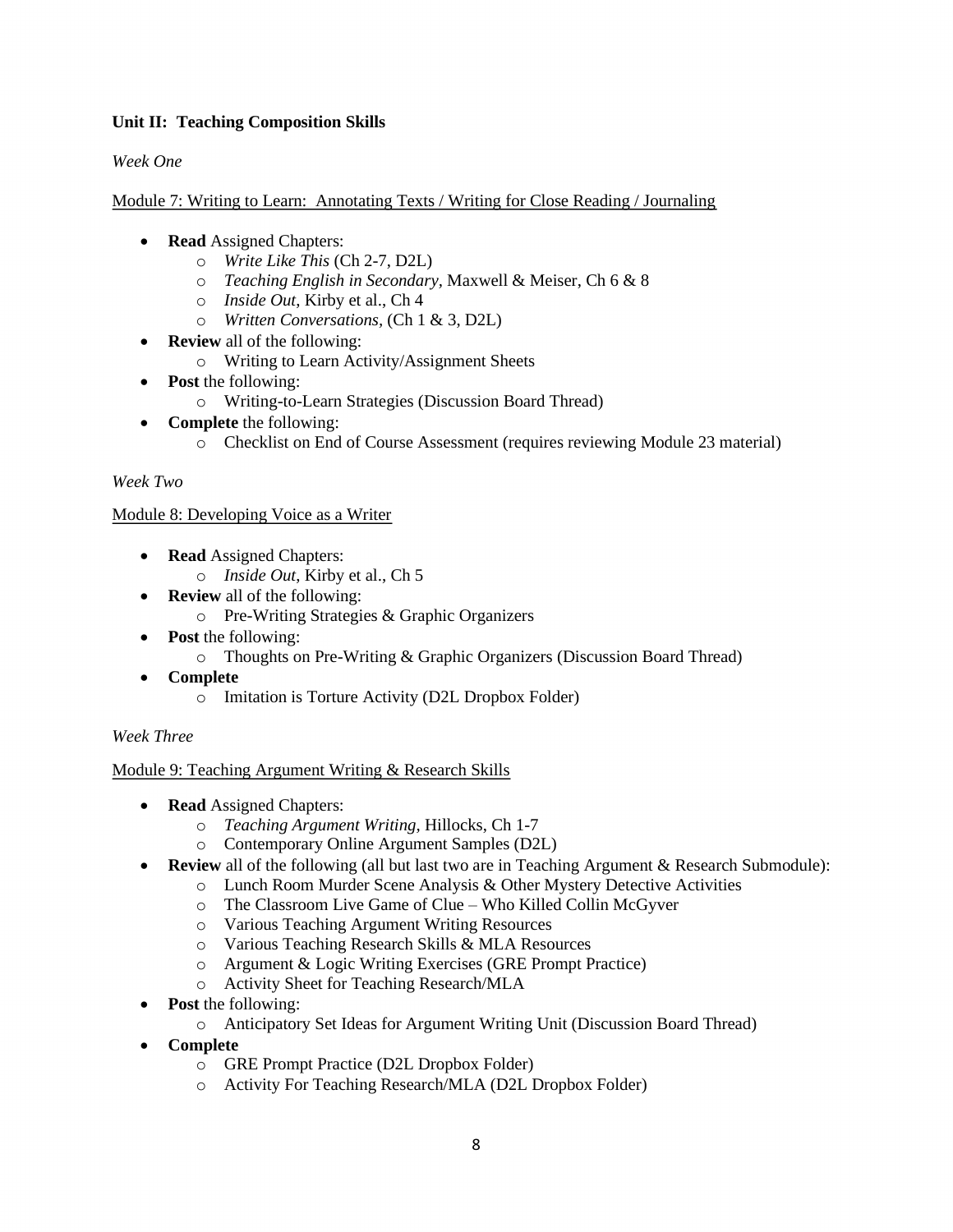# *Week Four*

#### Module 10: Guiding Students through the Writing Process

- **Read** Assigned Chapters:
	- o *Inside Out*, Kirby et al., Ch 3, 9, 10
- **Review** all of the following:
	- o Teaching Revision Resources
	- o Publishing Student Writing (Peer Presentation)
	- o Creating and Preparing for a Writing Assignment
- **Post** the following:
	- o Reflecting on Our Own Writing Process (Discussion Board Thread)
	- o Creating Authentic Audiences & Publishing Student Work (Discussion Board)

#### • **Complete**

o Creating and Preparing for a Writing Assignment (D2L)

#### *Week Five*

#### Module 11: Multigenre Writing & Multimodal Composition

- **Read** Assigned Chapters:
	- o *Blending Genre* (D2L)
	- o *Fearless Writing,* Romano, Sections I-V
	- o Hicks, *Crafting Digital Writing*, Ch 2, 3, 7 & 8
	- o *Writer/Designer* (D2L)
- **Review** all of the following:
	- o Genre Study PowerPoint
	- o Multimodal Composition Instructor Video
	- o Sample Assignment Sheets
	- o Sample Student Podcasts & Video Essay Projects
- **Post** the following:
	- o Thoughts on Multigenre Projects & Multimodal Composition (Discussion Board Thread)
- **Complete**
	- o Multimodal Assignment (D2L Dropbox Folder)

#### *Week Six*

#### Module 12: Teaching Grammar & Language

- **Read** Assigned Chapters:
	- o *Grammar – Rhetorical Tools* (Ch 2, D2L)
	- o *Teaching Grammar through Writing* (Ch 5, D2L)
	- o *Grammar to Enrich & Enhance* Writing (Ch 3-4, D2L)
- **Review** all of the following:
	- o Teaching Grammar Resources
	- o Sample Grammar Mini-Lessons
	- o Teaching Dialect & Language
	- o Grammar & Language Mini-Lessons Assignment Sheet
- **Post** the following:
	- o Best Practices for Teaching Grammar (Discussion Board Thread)
- **Complete**
	- o Grammar Mini-Lesson (D2L Dropbox Folder)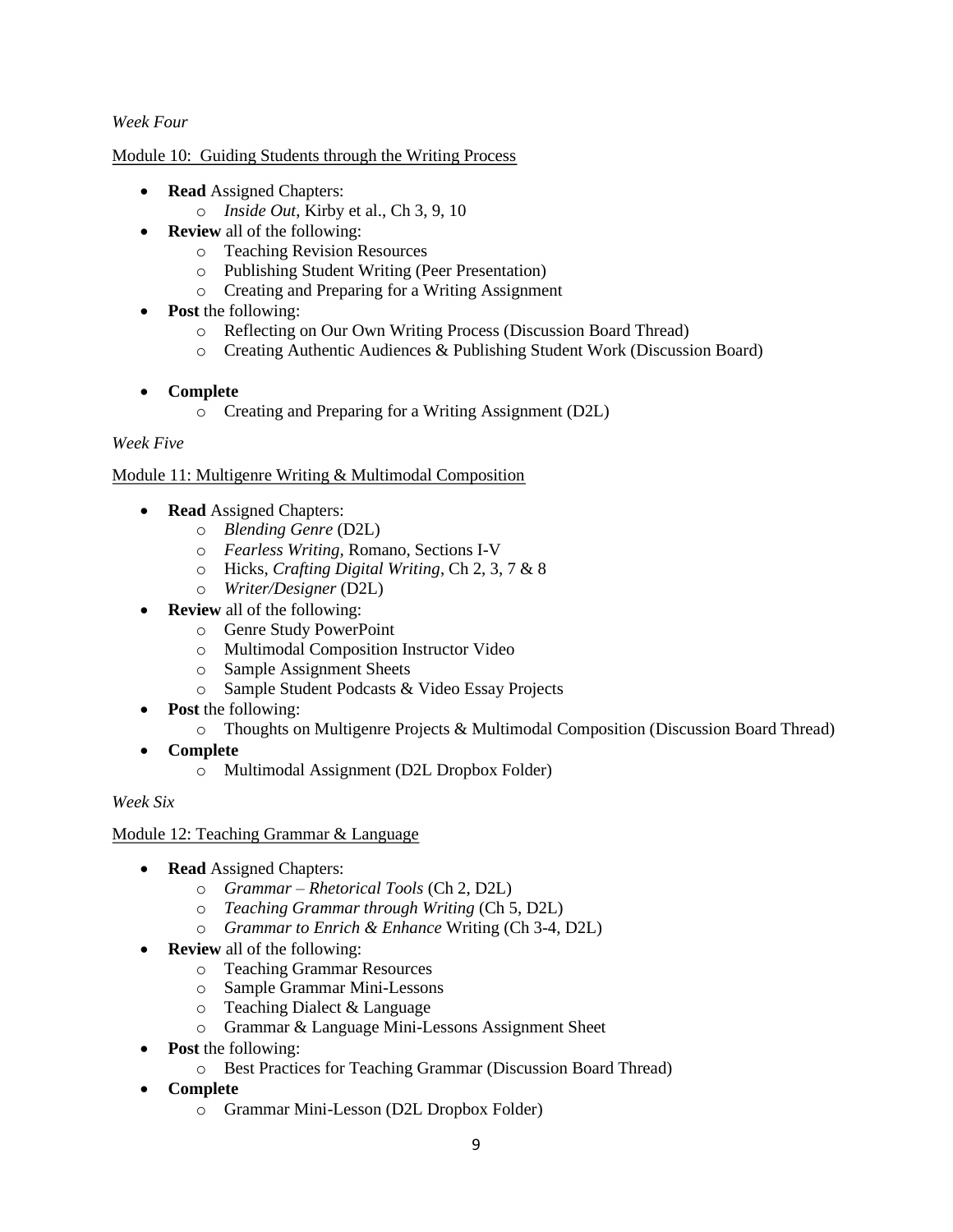# *Week TBD (complete by 11/1)*

*(In terms of our course this module fits best here – approximately Week 5-7 – but this assignment allows teacher candidates to use an actual set of essay from their own students for this Evaluating Writing task so this module can be completed whenever the next essay is collected to be graded. If the teacher candidate is not in a placement where they are grading student work during the first semester, or are in a placement where an essay is not assigned during the first semester, then they will instead complete this simulation with the set of essays supplied in D2L. This assignment should be completed prior to 11/1 to space it out from the large-scale end of semester assessments).*

# Module 13: Evaluating Writing

- **Read** Assigned Chapters:
	- o *Inside Out*, Kirby et al., Ch 8 & 11
	- o *Grammar to Enrich & Enhance* Writing (Ch 13, D2L)
	- o Evaluating Writing Assignment Sheet, Part I (and provided essay set/assignment sheet if needed)
- **Review** all AFTER COMPLETING PART 1 of Evaluating Writing Assignment (some will be hidden until then):
	- o Submodule on Evaluating Student Writing (includes Part II of Evaluating Writing Assignment)
	- o Submodule on Writing for External Evaluations/Standardized Tests (e.g. IARR, AP)
- **Complete**
	- o Illinois Assessment of Readiness Practice Exam 8th Grade (online)
	- o Crafting Writing Exam Prompts to Prepare for Standardized Testing (D2L Dropbox Folder)
	- o Evaluating Writing (D2L Dropbox Folder)

# **Unit III: Teaching Literature, Close Reading, & Comprehension Strategies**

#### *Week 7*

#### Module 14: Making Text-to-Text Connections

- **Read** Assigned Chapters:
	- o *Notice & Note,* Beers & Probst, Parts II & III
	- o *Reading Reasons* (The Forty Mini-Lessons, D2L)
- **Review** all of the following:
	- o Linking Texts Assignment Sheet
	- o Linking Texts Sample Lesson Plans
- **Post**
	- o Linking Texts Lesson Plan Peer Sharing (Discussion Board Thread)
- **Complete**
	- o Linking Texts Lesson Plan (D2L Dropbox)

*Week 8*

#### Module 15: Teaching Close Reading Skills

- **Read** Assigned Chapters:
	- o *Close Reading* (Ch 1 & 2, D2L)
	- o *Deeper Reading* (D2L)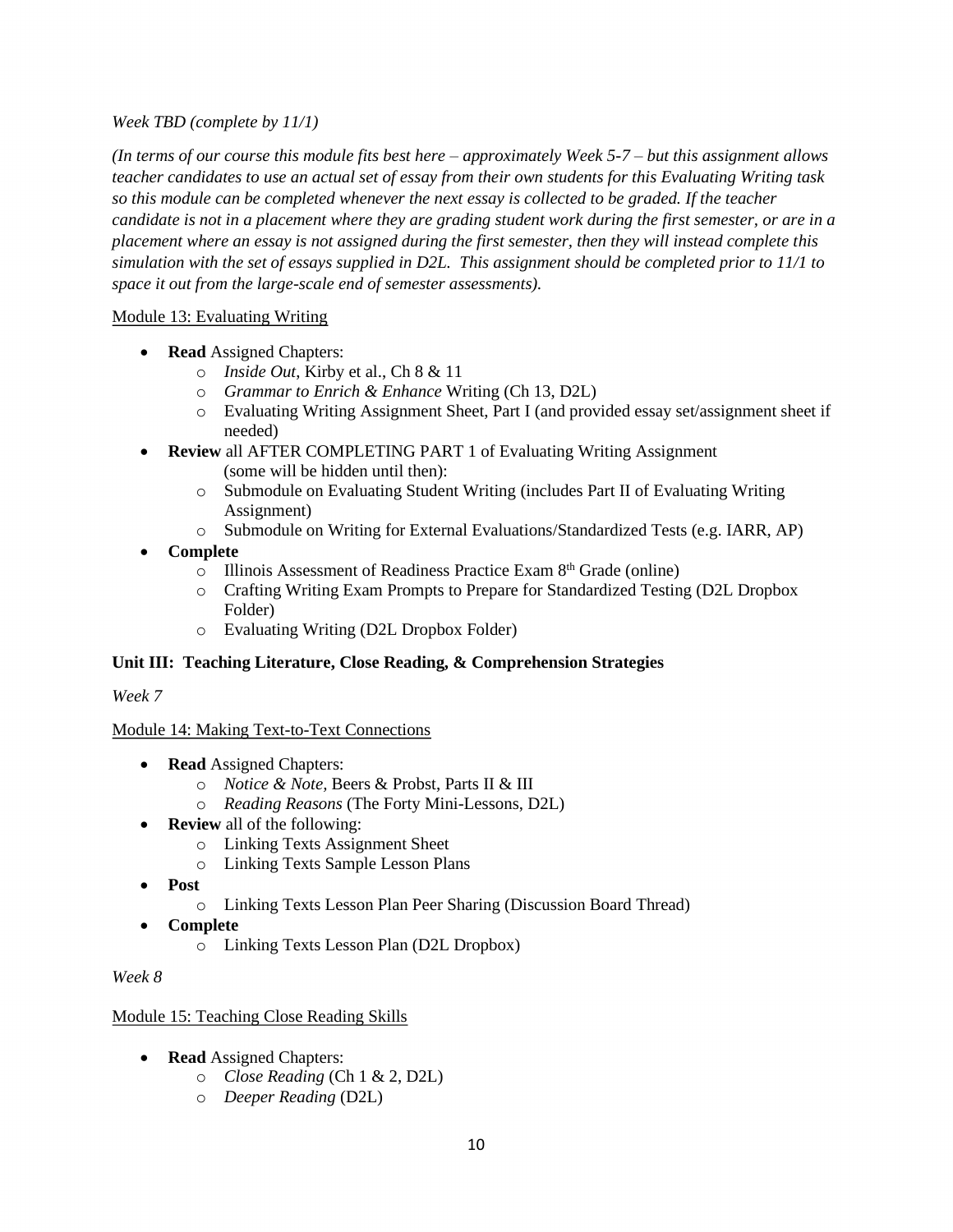- o *Max Teaching,* Forget, Parts I & II
- o *Mini-Lessons for Literature Circles,* Daniels & Steineke, Ch 1-10
- **Review** all of the following:
	- o Close Reading Mini-Lesson Assignment Sheet
- **Post** the following:
	- o Top Ten Min- Lessons/Strategies (Discussion Board Thread)
- **Complete**
	- o Close Reading Mini-Lesson (D2L Dropbox Folder)

\*Note: This assignment requires recording this mini-lesson while taught in the actual classroom and reflecting on the lesson after the fact. The instructional planning material is due at this time. The recording and the reflection can be submitted later as fits its implementation into course plan (by 12/1).

*Week 9*

Module 16: Teaching Reading Comprehension & Vocabulary Acquisition Skills

- **Read** Assigned Chapters:
	- o *Adolescent Literacy* (Ch 7, D2L)
	- o *Max Teaching,* Forget, Parts I & II
	- o *Mini-Lessons for Literature Circles,* Daniels & Steineke, Ch 1-10
	- o *Do I Really Have to Teach Reading* (Ch 1-4, D2L)
- **Review** all of the following:
	- o Reading & Vocabulary Development Activity Sheet
- **Post** the following:
	- o Response to Teaching Struggling & Reluctant Readers (Discussion Board Thread)
- **Complete**
	- o Reading & Vocabulary Development Activity (D2L Dropbox Folder)

*Week 10*

Module 17: Best Practices for English Language Learners

- **Read** Assigned Chapters:
	- o *50 Strategies,* (Ch 4, 9, 24, 36, 42, D2L)
	- o *Teaching English Language Learners* (Ch 6, D2L)
	- o *The SIOP Model* (Ch 1-5, D2L)
	- o *Writing Instruction That Works*, Applebee & Langer, Ch 8-9
	- o *Grammar to Enrich* (Ch 14, D2L)
- **Review** all of the following:
	- o Assignment Sheet for Differentiation Lesson Plan
- **Post** the following:
	- o Applying ELL Best Practices that Work for All Learners (Discussion Board Thread)
- **Complete**
	- o Differentiation Lesson Plan (D2L Dropbox Folder)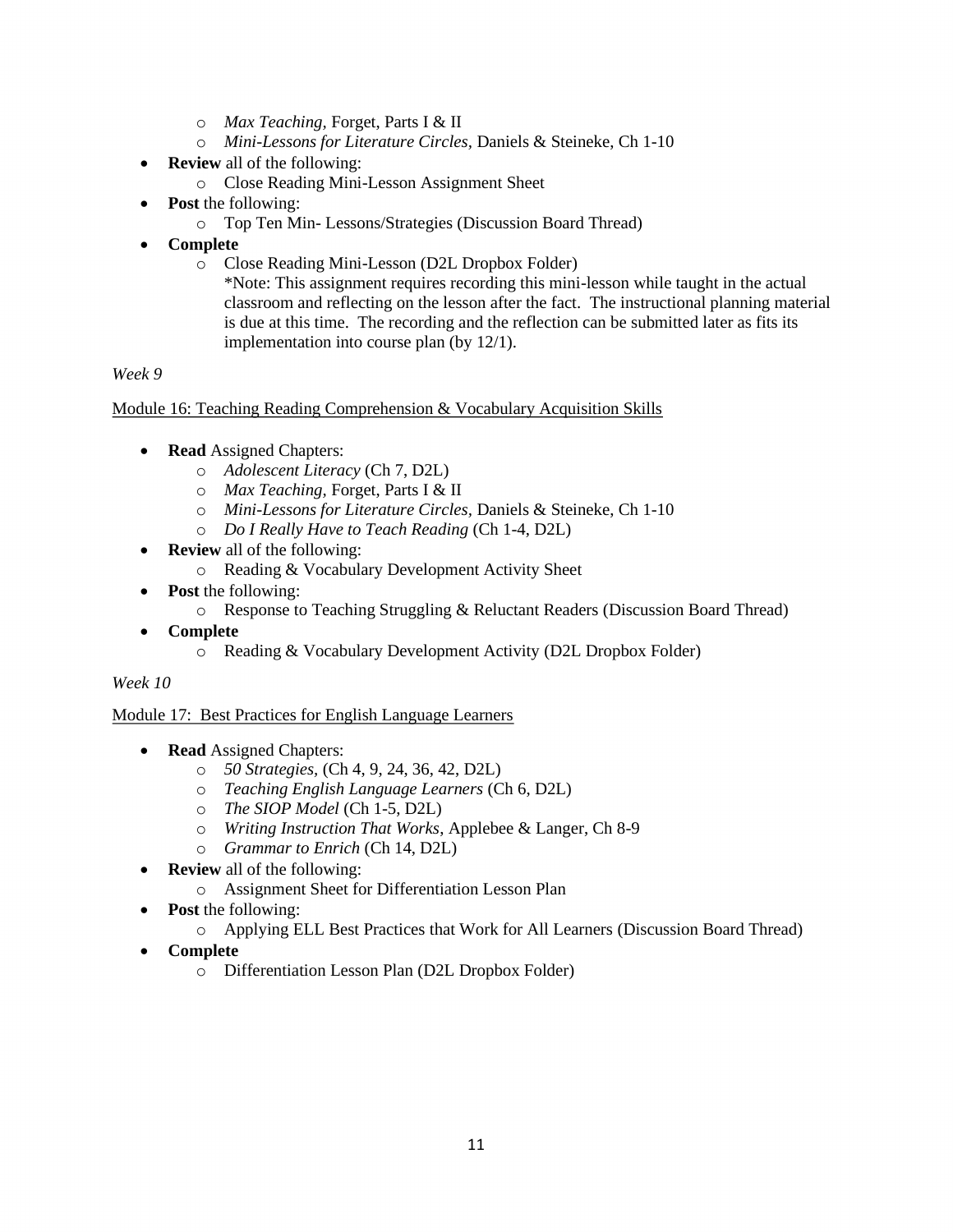# **Unit IV: Teaching Speaking, Listening, Presenting, Interpersonal Communication Skills**

*Week 11*

Module 18: Leading Discussions & Teaching Listening Skills

- **Read** Assigned Material
	- o *Common Core for the Not-So-Common Core Learner* (Ch 6, D2L)
	- o *Ten Easy Ways* (Ch 1, D2L)
	- o *Making* (Ch 8, D2L)
	- o *Adolescent Literacy* (Ch 5, D2L)
- **Listen** to Assigned Material
	- o Self-Selected Audiobook Passage (20 minutes minimum)
	- o Instructor-Selected Audiobook Passages (approximately 15 minutes total)
- **Review** all of the following:
	- o The Advantages of Using Audiobooks in the ELA Classroom (Peer Presentation)
	- o Using Podcasts in the Classroom (Peer Presentation)
	- o Exploring Resources & Strategies to Enhance & Assess Listening Skills Activity Sheet
	- o Audiobook Reflection Activity Sheet
	- o Self-Assessing Our Discussion Planning Skills Activity Sheet
- Post response to the following:
	- o Response to Audiobook Reflection Activity (Discussion Board Thread)
	- $\circ$  Response to the Exploring Resources & Strategies to Enhance & Assess Listening Skills Activity (Discussion Board Thread)
- **Complete**
	- o Self-Assessing Discussion Planning Skills Activity (to D2L Dropbox Folder)

#### *Week 12*

#### Module 19: Developing Public Speaking & Presenting Skills

- **Read** Assigned Material
	- o *Ten Easy Ways* (CH 10, D2L)
	- o *Crafting Digital Writing*, Hicks, CH 4
- **Review** 
	- o Speaking/Listening/Presenting Assignment Sheet
	- $\circ$  Great Speeches = Great Writing PDF Slideshow
- **Post** response to the following:
	- $\circ$  Response to Great Speeches = Great Writing (Discussion Board Thread)
- **Complete** all of the following:
	- o Speaking/Listening/Presenting Mini-Lesson (D2L Dropbox Folder)

#### *Week 13*

#### Module 20: Interactive Presenting & Writing / Issues Concerning Digital Ethics & Accessibility

- **Read** Assigned Material
	- o *Ten Easy* Ways, (Ch 2, D2L)
	- o *Written Conversations* (Ch 6, D2L)
- **Review** 
	- o Useful Resources from Reading Overview Sheet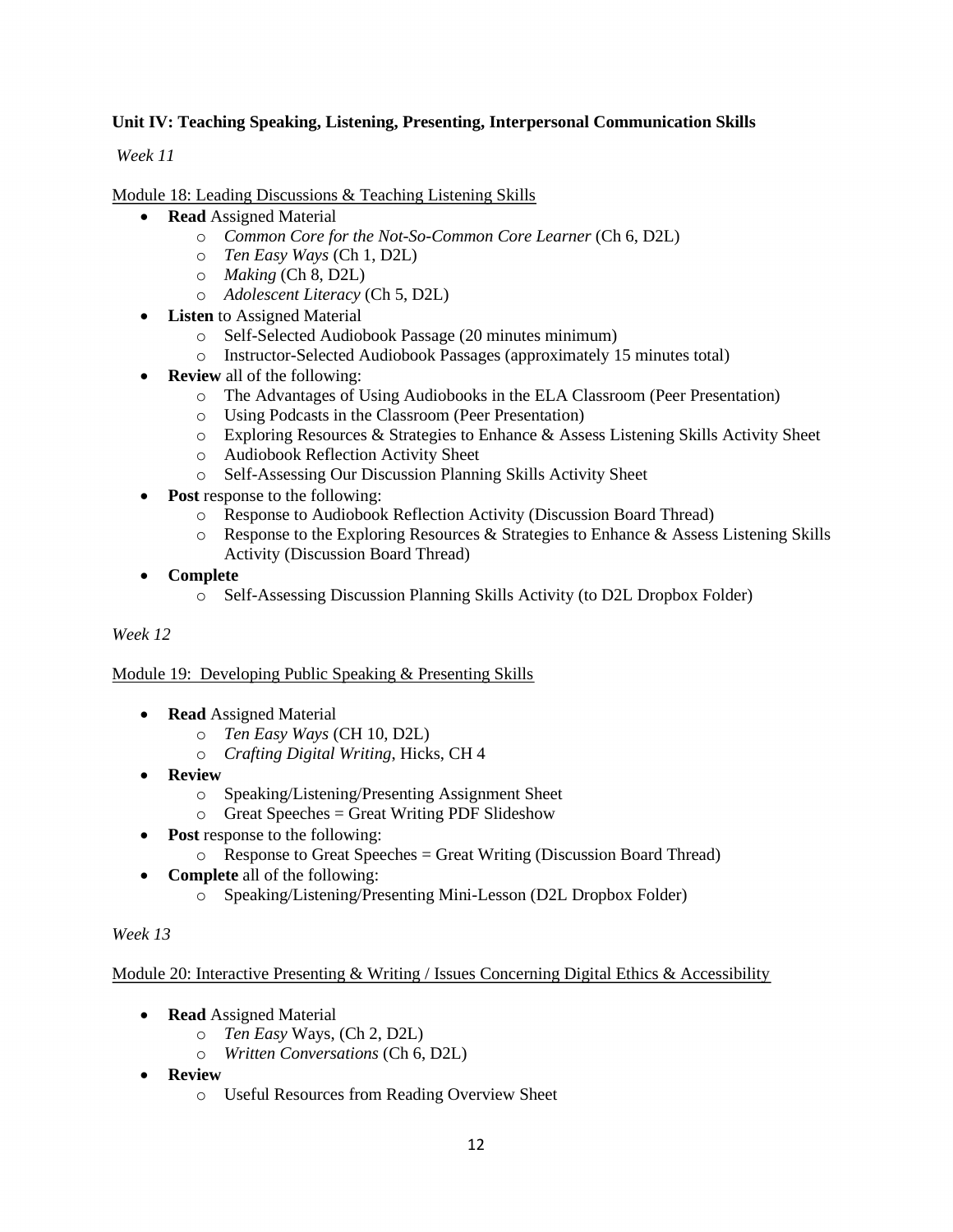- o Sample Student Podcasts & Video Essay Projects
- o Video on the Ethics of Studying Digital Writing
- **Post response to the following:** 
	- o Analyzing Social Media Student Blogs (Discussion Board Thread)
	- $\circ$  Digital Writing Projects Podcasts & Video Essays (Discussion Board Thread)
	- o Alternate Presentation Formats (Discussion Board Thread)

### **Unit V: Teaching & Engaging 21st Century Learners**

*Weeks 14*

# Module 21: Teaching Media & Visual Literacy Skills

- **Read** Assigned Chapters:
	- o *Ten Easy Ways* (Ch 3, 4, D2L)
	- o *Seeing is Believing* (Ch 1, 4, 6, 7, 8, & 9, D2L)
	- o *Making the Journey* (Ch 9, D2L)
- **Review** all of the following:
	- o Scaffolding Visual Literacy Skills (instructor video)
	- o Submodule on Teaching Film
		- Resources for Teaching Film (Glossary, IMDB, Box Office Mojo, Movie Script Database)
		- Using Films in the Classroom: Adaptation  $&$  Beyond
		- Using Films to Teach Literary & Media Analysis Skills
		- Sample Film Analysis Lessons, Instructional Materials, & Student Projects
	- o Submodule on Teaching with Television
		- Teaching with Television (Peer Presentation)
		- Teaching with Television (Prompts)
		- **Example Instructional Lessons/Materials/Activity Sheet**
	- o Submodule on Teaching with Video Games
		- "Games and Education Scholar James Paul Gee on Video Games, Learning, and Literacy:" <https://www.youtube.com/watch?v=LNfPdaKYOPI>
		- Using Video Games in the Classroom Slideshow
		- Using Video Games in the Classroom Handout
		- Examples of Using Video Game Clips in Thematic Units
	- o Submodule on Teaching Music Videos
		- Sample Music Video Assignment Sheets & Lesson Plans
		- **Sample Student Projects**
	- o Submodule on Teaching with YouTube Videos
		- Sample Assignment Sheet
		- Sample Student Samples
- **Post** the following:
	- o Film Adaptation & Beyond (Discussion Board Thread)
	- o Developing Analysis Skills through Film (Discussion Board Thread)
	- o Teaching with Television (Discussion Board Thread)
	- o Brainstorming Ways to Integrate Other Video Texts (Discussion Board Thread)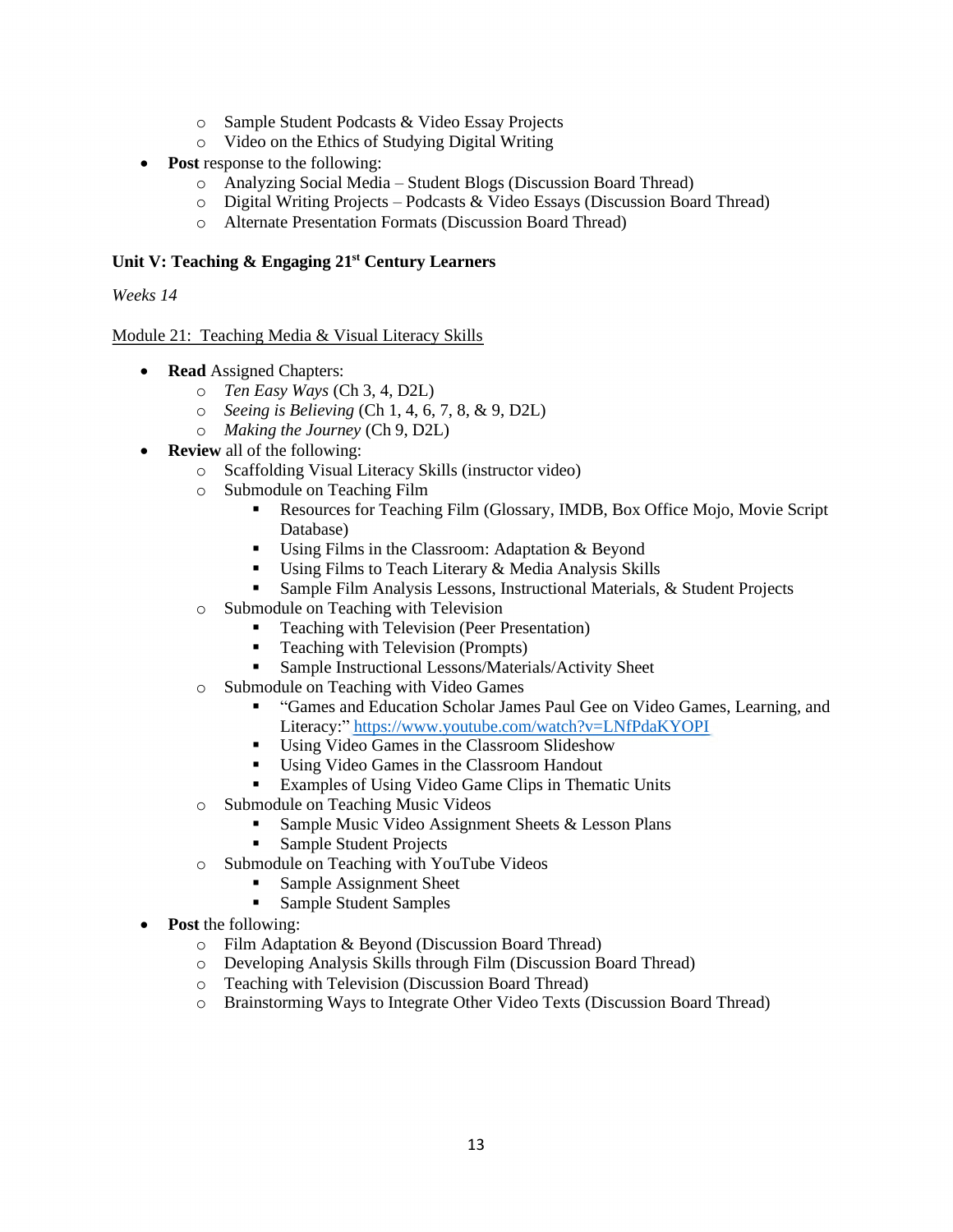*Week 15*

Module 22: Engaging with Social Justice Pedagogy

- **Read** Assigned Chapters:
	- o "Race & Literacy" (D2L)
	- o "But How Do We Do It? Practicing Culturally Relevant Teaching" (D2L)
	- o "The Social Construction of Identity" (D2L)
	- o "Multiculturalisms" (D2L)
	- o "The Values of Multi-Ethnic Literature" (D2L)
	- o *Can I Teach That?* (excerpts, D2L)
	- o *From PHD to Ph.D.* (excerpts, D2L)
- **Review** all of the following:
	- o Equitable Teaching Practices Slideshow
	- o Anti-Racist Teaching Resources
	- o Rethinking "Euphemistic" Educational Language about Equity
	- o Understanding White Privilege (video, 13 min)
	- o Privilege Checklists
	- o The *Huckleberry Finn* Debate (video, 12 min)
	- o Fundraising Misstep (Actual Teacher/Community Artifacts)
	- o Sample Social Justice Lesson Plans
- **Post** the following:
	- o Reflecting on Social Justice Practices & Goals (Discussion Board Thread)
- **Complete**
	- o Social Justice Lesson Plan (D2L Dropbox Folder)

# *Finals Week*

# Module 23: End of Course Assessments

*Note: This material is to be reviewed at the start of the Fall semester and completed by the end of the Fall semester (by 12/17/21)*

- **View**
	- o Assignment Sheets & Scoring Rubrics for End of Course Assessments
	- o Sample Assignments
	- o Job Market Material
- **Submit**
	- o Unit Plan (D2L Dropbox Folder & Live Text)
	- o Pedagogy Reflection Essay (includes 5 observation hours of colleagues, D2L Dropbox Folder & Live Text)
	- o Comprehensive Teaching Philosophy & Resume Assignment Sheet (D2L Dropbox)
	- $\circ$  Disposition Evaluation (request CT submit this via email to the instructor by 12/1)
	- o Official University Course Evaluation (through EIU link)
	- o Optional Instructor-Created Course Evaluation (D2L Dropbox Folder)

# *Note: This material is to be reviewed at the end of the Fall semester and completed by the end of the Spring semester (4/29/22)*

- **Review**
	- o Module Thirty End-of-Program (Second Semester) Licensure Requirements/Assessments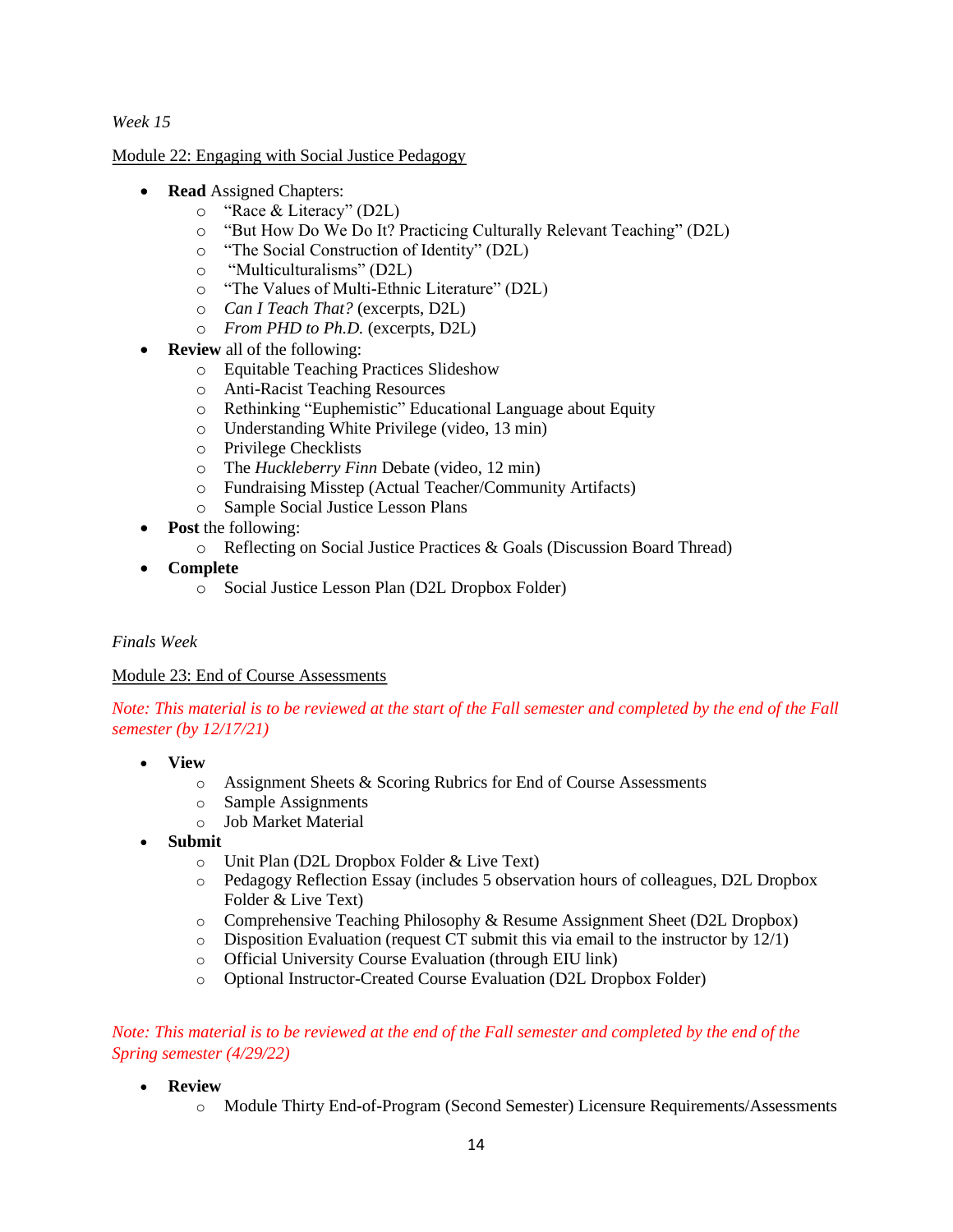- **Complete**
	- o Checklist Verifying Review of End-of-Program (Second Semester) Licensure Requirements/Assessments

# --------------------------------------------------**End of Fall Work**---------------------------------------------------

# *Units VI & VII are to be Completed as Spring Work Following the Fall Semester (by 4/29/22)*

Note: the material assigned in these units are included for enrichment and professional development. The activities are primarily idea generation/gathering. Having this D2L site open for the entire academic year allows cohorts with a shared space to share materials and lend support to one another, as well as a way to continue receiving mentorship from their instructor. The reading and activity load in these modules and submodules is significantly reduced and work can be completed at the candidate's own pace as long as it is completed by the deadline. Although the modules are set into a purposeful sequence, candidates can complete work in any order. If tackling a higher numbered module earlier is useful because it aligns with their current course preparation that is completely fine. A suggested pacing/completion guide with weekly deadlines has been provided for those who find such helpful. **Completion of the modules and the two end of program assessments, the P-12 Assessment and Cooperating Teacher Evaluation Addendum (see Module 30), is required to be granted teacher licensure.** Reviewing the former at the start of the semester so that the candidate can remember to track the assessment data requested (and rework their edTPA materials as needed). The latter is simply an evaluation form that will be submitted at the end of the semester. Weekly/bi-weekly video meetings are not required during the Spring Semester but candidates are welcome to schedule these as needed.

#### **Unit VI: Expanding the English Language Arts Curriculum**

#### Module 24: Incorporating a Variety of Genres into Course Designs

*[Recommendation: complete all submodules in Module 24 during final month or summer (7/22-21- 8/22/21) OR during Winter Break; should be completed by Week 3 of Spring Semester]*

*Submodule on Teaching Poetry, Drama, & Literary Nonfiction (Close Reading Strategies for Studying Structure, Genre, Format, & Media)*

- **Read** Assigned Chapters:
	- o *Bedford Book of Genre* (excerpts, D2L)
	- o *Texts & Lessons*, Strategy Lessons & Textual Sets (D2L)
- **Review** all of the following:
	- o Genre Analysis Activity Example (Birmingham Bombing)
	- o Instructor Video on Birmingham Poem (Optional)
	- o Genre Analysis Worksheet
- **Post** the following:
	- o Favorite Strategy Lessons (Discussion Board Thread)
- **Complete** the following:
	- o Genre Analysis Task (D2L Dropbox Folder)
	- o Annotated Scene & Poem Task (D2L Dropbox Folder)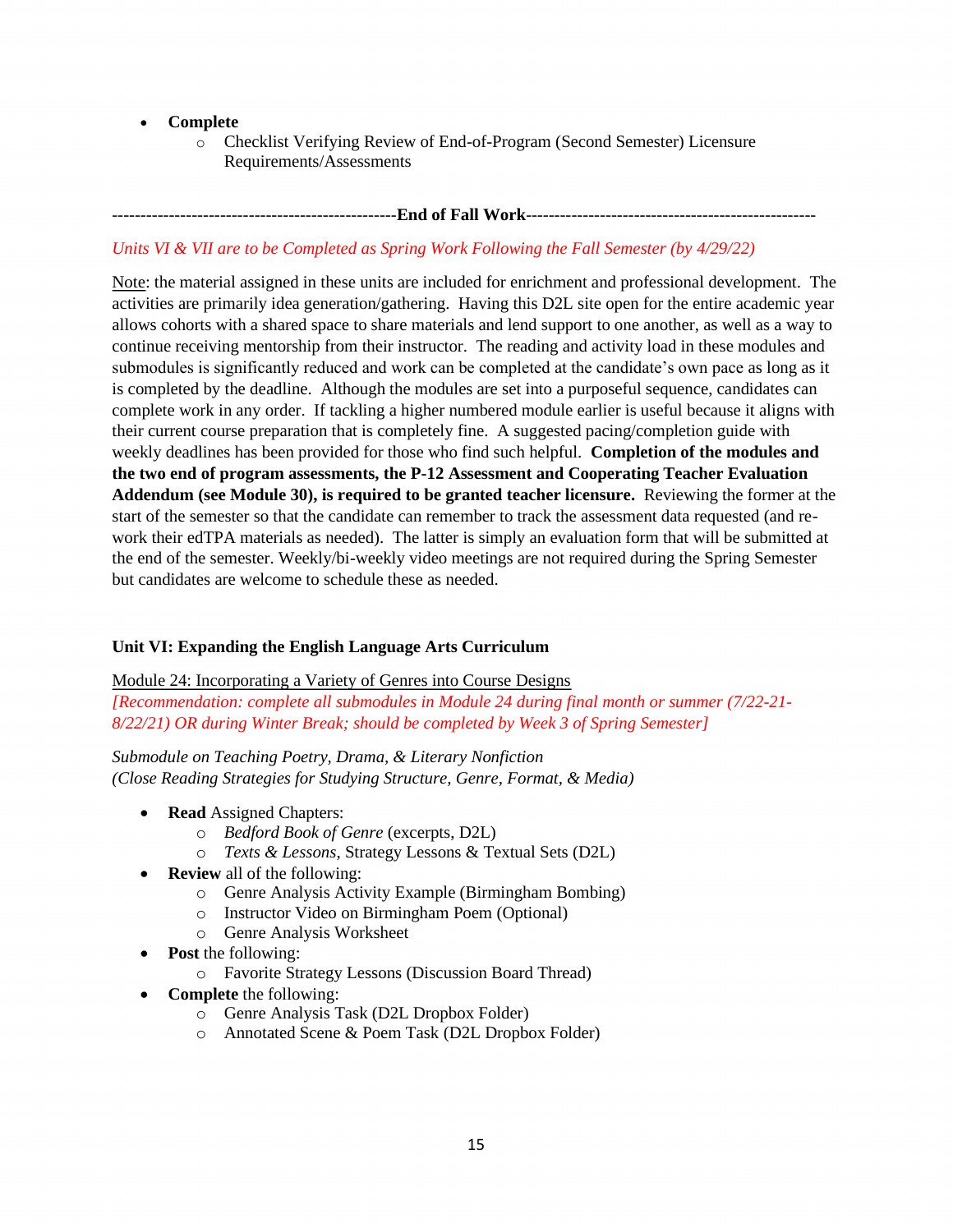#### *Submodule on Memoir*

- **Read** the following:
	- o Excerpt from Mya Angelou's "I Know Why the Caged Bird Sings" (D2L)
- **Post** the following:
	- o Ideas for Teaching Memoir (Reading or Writing) (Discussion Board Thread)

# *Submodule on How-To & Humor Writing*

- **Review** all of the following:
	- o Humor Writing Examples
	- o DIY/How-To Websites
- **Post** the following:
	- o Benefits of Integrating Humor & How-To into the Classroom (Discussion Board Thread)

# *Submodule on Journalism in the ELA Classroom*

- **Review** all of the following:
	- o Teaching Journalism in the ELA Classroom (Peer Presentation)
	- o Review the sections of a local newspaper (in print or online format)
- **Post** the following:
	- o Ideas for Using Journalism Genres in the ELA Classroom (Discussion Board Thread)

# *Submodule on Using Microfiction in the Classroom*

- **Review** all of the following:
	- o Using Microfiction in the Classroom (instructor video)
	- o Microfiction & Flash Fiction Resources
- **Post** the following:
	- o Microfiction Selection & Possible Uses (Discussion Board Thread)

*Submodule on Teaching with Fairytales & Folklore*

- **Read** all of the following:
	- o Multicultural "Cinderella" Versions
	- o Scholarly Analyses of "Cinderella"
	- o Example of Student Project: Queering Fairytales
- **Post** the following:
	- o Potential Ways to Use Fairytales and/or Folklore in the Classroom (DB Thread)

*Submodule on Multimodal Texts (from Graphic Novels to Memes, Comics, & Political Cartoons)*

- **Read** Assigned Chapters:
	- o Act V, *King Lear* & Graphic Adaptation (D2L)
	- o Eisner Adaptation of *Hamlet* Scene (D2L)
	- o *Seeing is Believing*, (Ch 2, D2L)
- **Review** all of the following:
	- o "Understanding Comics" (Scott McCloud Ted Talk)
	- o Teaching Graphic Narratives Resource
	- o Meme Generator
	- o Political Cartoon Database
- **Post** the following: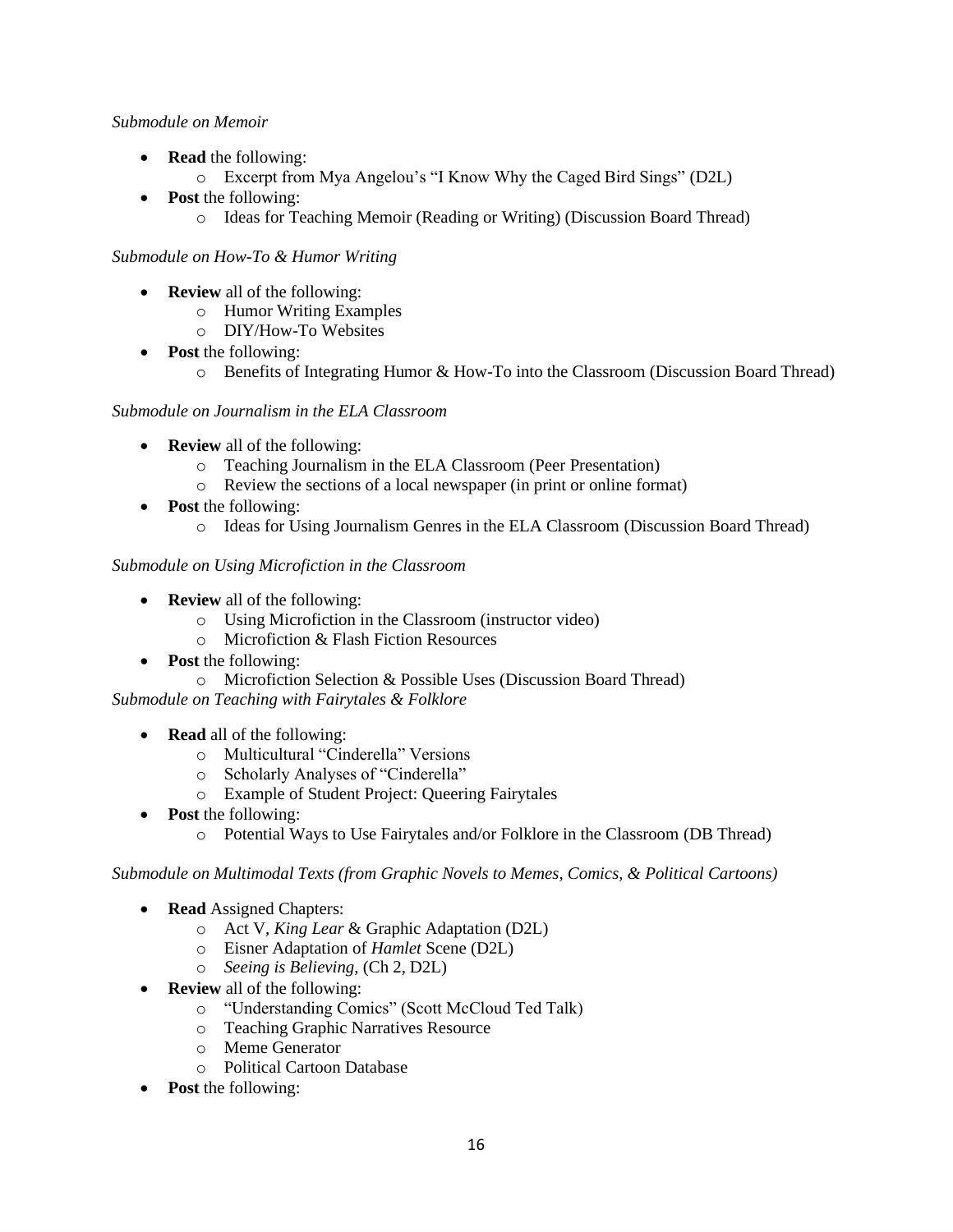- o Response to Understanding Comics & Thoughts on Teaching Graphic Narratives (Discussion Board Thread)
- **Submit** the following:
	- o Political Cartoon & Meme Activity

#### *Submodule on Advertisements in the ELA Classroom*

- **Read** Assigned Chapters:
	- o *Seeing is Believing,* (Ch 3, D2L)
- **Review** all of the following:
	- o Using Advertisements in the ELA Classroom Video
	- o Teaching Advertisement Terms Graphic
	- o Advertising Analysis Essay
	- o Sample Student Ad Analysis Essays
- **Post** the following:
	- o Using Print Ads in the Classroom (Discussion Board Thread)
	- o Using Commercials in the Classroom (Discussion Board Thread)
	- o Using Ads to Study Rhetorical Appeals (Discussion Board Thread)

#### *Submodule on Art in the ELA Classroom*

- **Review** all of the following:
	- o Using Art in the English Language Arts Classroom Video
	- o *Making Curriculum* Pop Resources
	- o 100 Most Influential Photos *Time* Magazine List
	- o Sample Analyzing Art Assignment
- **Post** the following:
	- o Brainstorming Ideas for Using Art in the ELA Classroom (Discussion Board Thread)

#### *Submodule on Studying the Poetics & Genres of Music*

- **Read** Assigned Chapters:
	- o *The Poetics of Country Music* (excerpt, D2L)
	- o "Hip Hop Literacies" (D2L)
- **View** the following:
	- o Using Hip Hop in the Classroom (peer video presentation)
- **Oost** the following:
	- o Ideas for Integrating Songs into Instruction (Discussion Board Thread)

#### Modules 25: Hands-on-ELA, or, Gamifying the Curriculum *[Recommendation: complete Module 25 by Week 5]*

- **Review** all of the following:
	- o Board Games in the English Language Arts Classroom
	- o "Books to Games," available: [http://ww2.kqed.org/mindshift/2015/10/27/books-to](http://ww2.kqed.org/mindshift/2015/10/27/books-to-games-transforming-classic-novels-into-role-playing-adventures/)[games-transforming-classic-novels-into-role-playing-adventures/](http://ww2.kqed.org/mindshift/2015/10/27/books-to-games-transforming-classic-novels-into-role-playing-adventures/)
	- o "English & Black History Role Playing Game," available: <https://www.teachingchannel.org/videos/black-history-english-lesson-role-playing>
	- o "A Tale of Two Cities Role Playing Game," available: <http://www.universeastext.com/?p=1041>
	- o "Shakespeare Role Playing Game," available: <http://spoiledflushgames.com/games/forsooth/>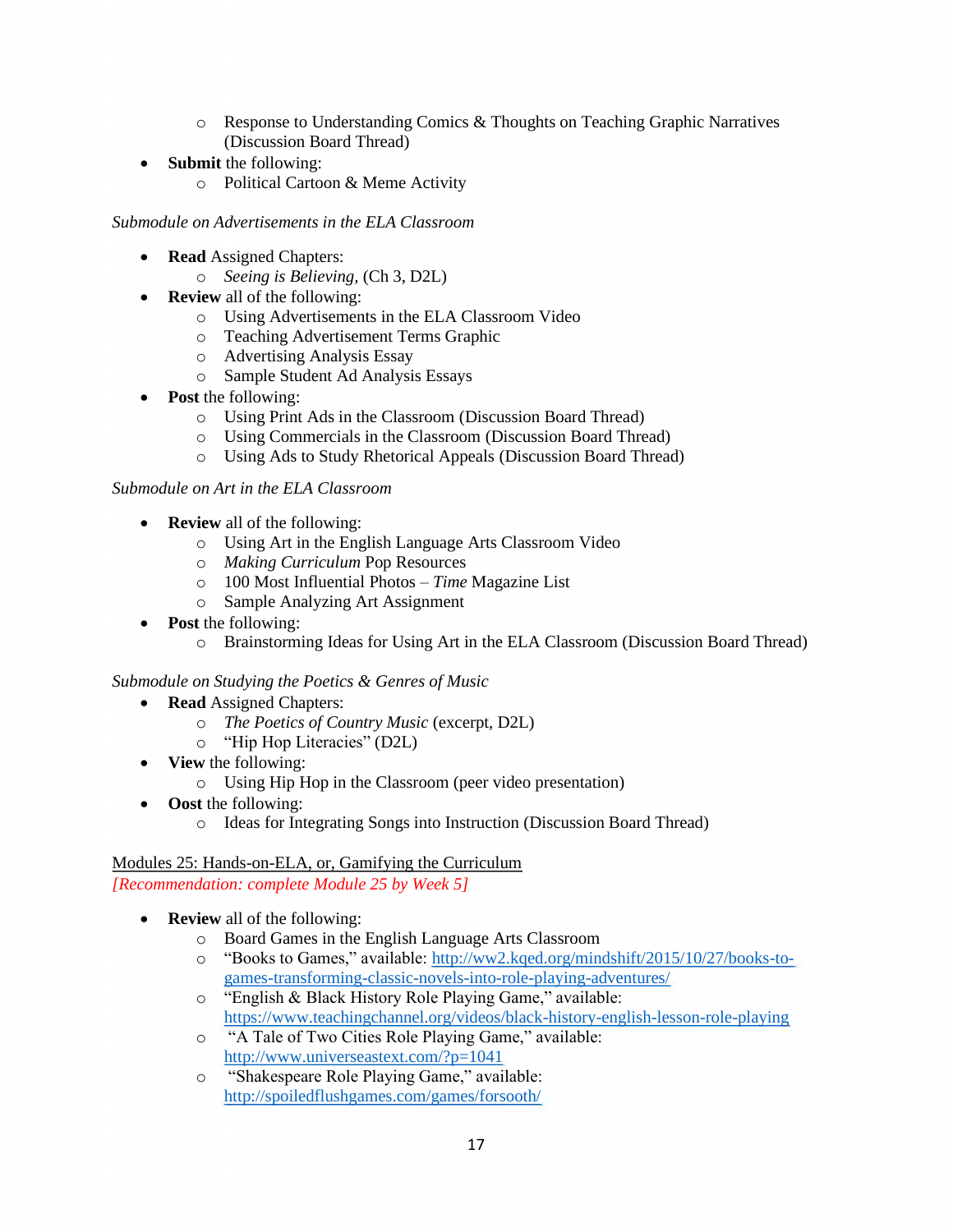- o Resources for Role Playing in the Classroom, available <https://reacting.barnard.edu/>
- **Post** the following:
	- o Possible Games to Bring into the Classroom for ELA Skill Development (DB Thread)

Module 26: Reading the Digital Age *[Recommendation: complete Module 26 by Week 7]*

- **Read** all of the following:
	- o *Connected Reading* (excerpts, D2L)
	- o *Create, Compose, Connect* (excerpt, D2L)
- **Review** the following:
	- o Sample Hypertext & Digital Literature (seminal texts & emerging genres)
	- o Sample Video Essays
- **Post** the following:
	- o Reactions to Digital Literature Reading Experience (Discussion Board Thread)
	- o Thoughts on Video Essays (Reading/Viewing or Writing/Creation) (Discussion Board)

Module 27: Writing in the Digital Age: WebQuests, Blogs, Wikis, & Social Media *[Recommendation: complete Module 27 by Week 9)*

- **Read** Assigned Material:
	- o *Ten Easy Ways* (Ch 5-9, D2L)
	- o *Crafting Digital Writing* (Ch 4, 7)
	- o "Can You Hear Me Now?" (D2L)
	- o *Written Conversations* (Ch 6, D2L)
- **Review** the following:
	- o Sample Student Projects
	- o Video on the Ethics of Studying Digital Writing
- **Post response to the following:** 
	- o Writing in Social Media Writing (for Different Purposes) (Discussion Board Thread)
	- o Analyzing Social Media & Internet Ethics Debates (Discussion Board Thread)
- **Complete** all of the following:
	- o WebQuest Activity (Discussion Board Thread)

#### **Unit VII: Professional Development & Reflection**

Module 28: Life Long Learning, Professional Growth, Online Instruction & Other Opportunities *[Recommendation: complete Module 28 by Week 11]*

- **Read** Assigned Chapters:
	- o *Making the Journey* (Ch 11, D2L)
	- o Classroom Management (excerpts, D2L)
	- o *RTI* Readings, available<http://www.rtinetwork.org/learn/rti-in-secondary-schools> (read articles on "RTI in Secondary Schools" page
- **Review** all of the following:
	- o Submodule on Social Emotional Learning Standards & Trauma Informed Teaching **Practices**
	- o Classroom Procedures as Classroom Management Tools Checklist
	- o Submodule on Classroom Procedures & Management
	- o Submodule on Best Practices for Online Instruction